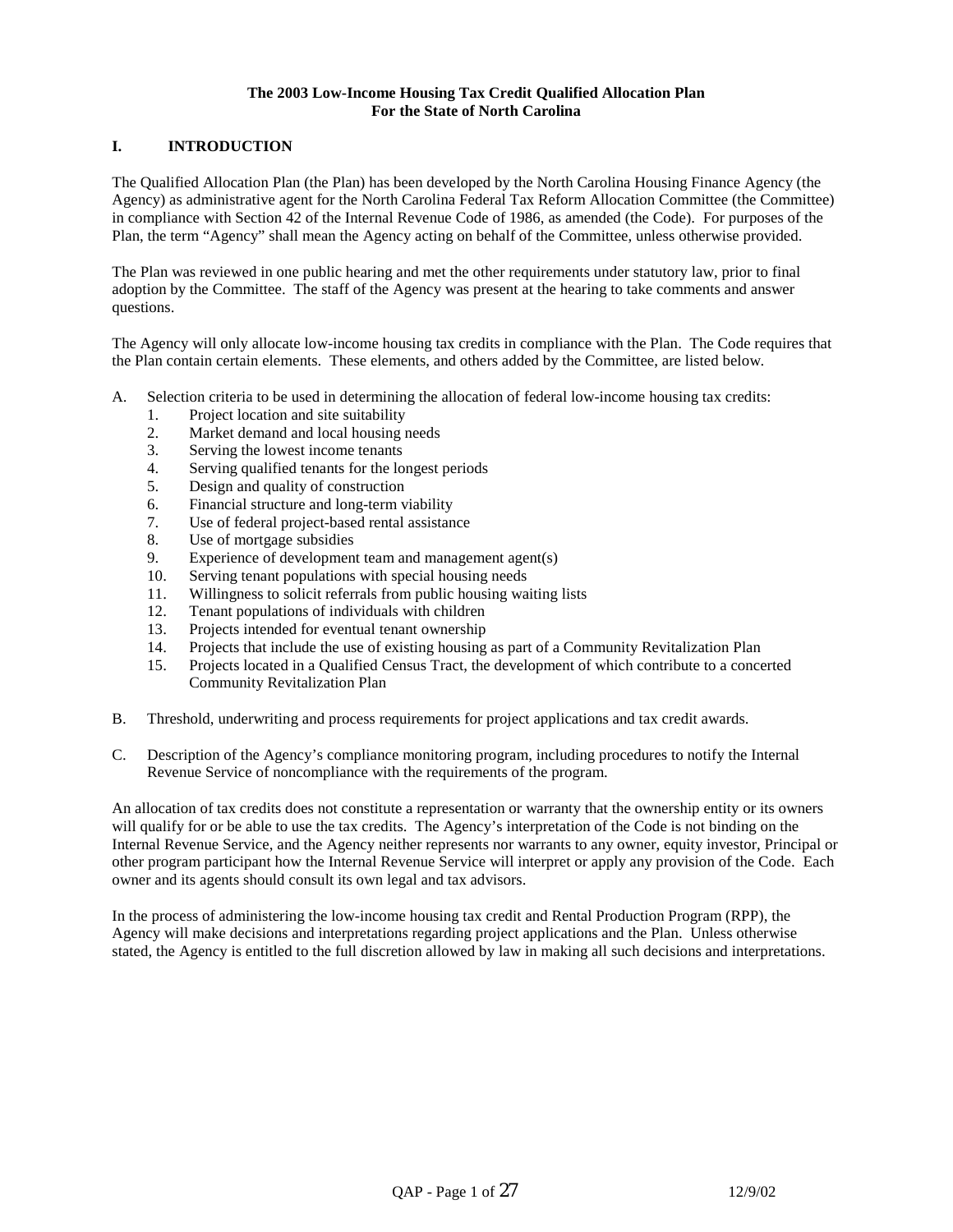## **II. SET-ASIDES AND COUNTY DESIGNATIONS**

No county or project will be awarded tax credits for new construction exceeding \$1,500,000 unless doing so is necessary to meet another set-aside requirement of this Plan or to completely fund a project request. No county will be awarded more than one project under the rehabilitation set-aside. The Agency may waive these limits for 1) proposals utilizing HOPE VI financing, 2) other large scale revitalization efforts characterized by a high degree of committed public subsidies, or 3) implementation of a disaster relief plan. RPP loans cannot exceed \$1 million per project.

Any Principal will be limited to an award of a) not more than fifteen percent (15%) of the total tax credits available for new construction and b) one project under the rehabilitation set-aside. (A Principal may have one rehabilitation project and fifteen percent (15%) of the new construction credits.) All persons and entities meeting the definition of Principal will be certified by the applicant on the application, at carryover allocation and at final cost certification. Any project that qualifies for an allocation of credits but that would result in a Principal exceeding this limit will be disqualified and ineligible for a credit allocation in the current year.

The Agency may allocate 2003 tax credits outside of the normal process to projects that either: 1) address the loss of housing due to the effects of a natural disaster and were submitted in the last two years, or 2) allow the Agency to comply with HUD regulations regarding timely commitment of funds. The total amount of such allocation(s) shall not exceed \$750,000. The Agency may also make a forward commitment of the next year's tax credits in an amount necessary to fully fund projects with a partial award or to any project application that was submitted in a prior year if such application meets all the minimum requirements of the Plan in the year credits are to be allocated. In the event that credits are returned for failure to comply with Section VII(A)(2), the Agency may carry such credits forward, make an award to any project application (subject only to the nonprofit set aside), or a combination of both.

### A. GEOGRAPHIC SET-ASIDES

The Agency has established geographic set asides for the ranking and selection of new construction projects. The Agency reserves the right to revise the available credits in each set-aside. Tax credits and RPP funds available for new construction projects will be distributed as follows:

|              | <b>WEST: 15%</b> | <b>CENTRAL: 25%</b> |               | <b>METRO: 30%</b> | <b>EAST: 30%</b> |                  |          |             |
|--------------|------------------|---------------------|---------------|-------------------|------------------|------------------|----------|-------------|
|              |                  |                     |               |                   |                  |                  |          |             |
| <b>WEST</b>  |                  | <b>CENTRAL</b>      |               | <b>METRO</b>      | <b>EAST</b>      |                  |          |             |
| Alexander    | Jackson          | Alamance            | Lincoln       |                   | Durham           | <b>Beaufort</b>  | Johnston |             |
| Alleghany    | Macon            | Anson               | Montgomery    |                   | Forsyth          | Bertie           | Jones    |             |
| Ashe         | Madison          | Cabarrus            | Moore         |                   | Guilford         | Bladen           | Lenoir   |             |
| Avery        | McDowell         | Caswell             | Orange        |                   | Mecklenburg      | <b>Brunswick</b> | Martin   |             |
| Buncombe     | Mitchell         | Chatham             | Person        |                   | Wake             | Camden           | Nash     |             |
| <b>Burke</b> | Polk             | Cumberland          | Randolph      |                   |                  | Carteret         |          | New Hanover |
| Caldwell     | Rutherford       | Davidson            | Richmond      |                   |                  | Chowan           |          | Northampton |
| Catawba      | Surry            | Davie               | Rockingham    |                   |                  | Columbus         | Onslow   |             |
| Cherokee     | Swain            | Franklin            | Rowan         |                   |                  | Craven           | Pamlico  |             |
| Clay         | Transylvania     | Gaston              | Scotland      |                   |                  | Currituck        |          | Pasquotank  |
| Cleveland    | Watauga          | Granville           | Stanly        |                   |                  | Dare             | Pender   |             |
| Graham       | Wilkes           | Harnett             | <b>Stokes</b> |                   |                  | Duplin           |          | Perquimans  |
| Haywood      | Yadkin           | Hoke                | Union         |                   |                  | Edgecombe        | Pitt     |             |
| Henderson    | Yancey           | Iredell             | Vance         |                   |                  | Gates            | Robeson  |             |
|              |                  | Lee                 | Warren        |                   |                  | Greene           | Sampson  |             |
|              |                  |                     |               |                   |                  | Halifax          | Tyrrell  |             |
|              |                  |                     |               |                   |                  | Hertford         |          | Washington  |
|              |                  |                     |               |                   |                  | Hyde             | Wayne    |             |
|              |                  |                     |               |                   |                  |                  | Wilson   |             |

Applications are allocated credits starting with those earning the highest scoring totals within each geographic set-aside and continuing in descending score order through the last project that can be fully funded. The remaining credits from all four geographic set-asides are then added together and allocated to the next highest scoring application(s) statewide, unless (in the Agency's discretion) such amount should be carried forward and applied to the next year's credit ceiling.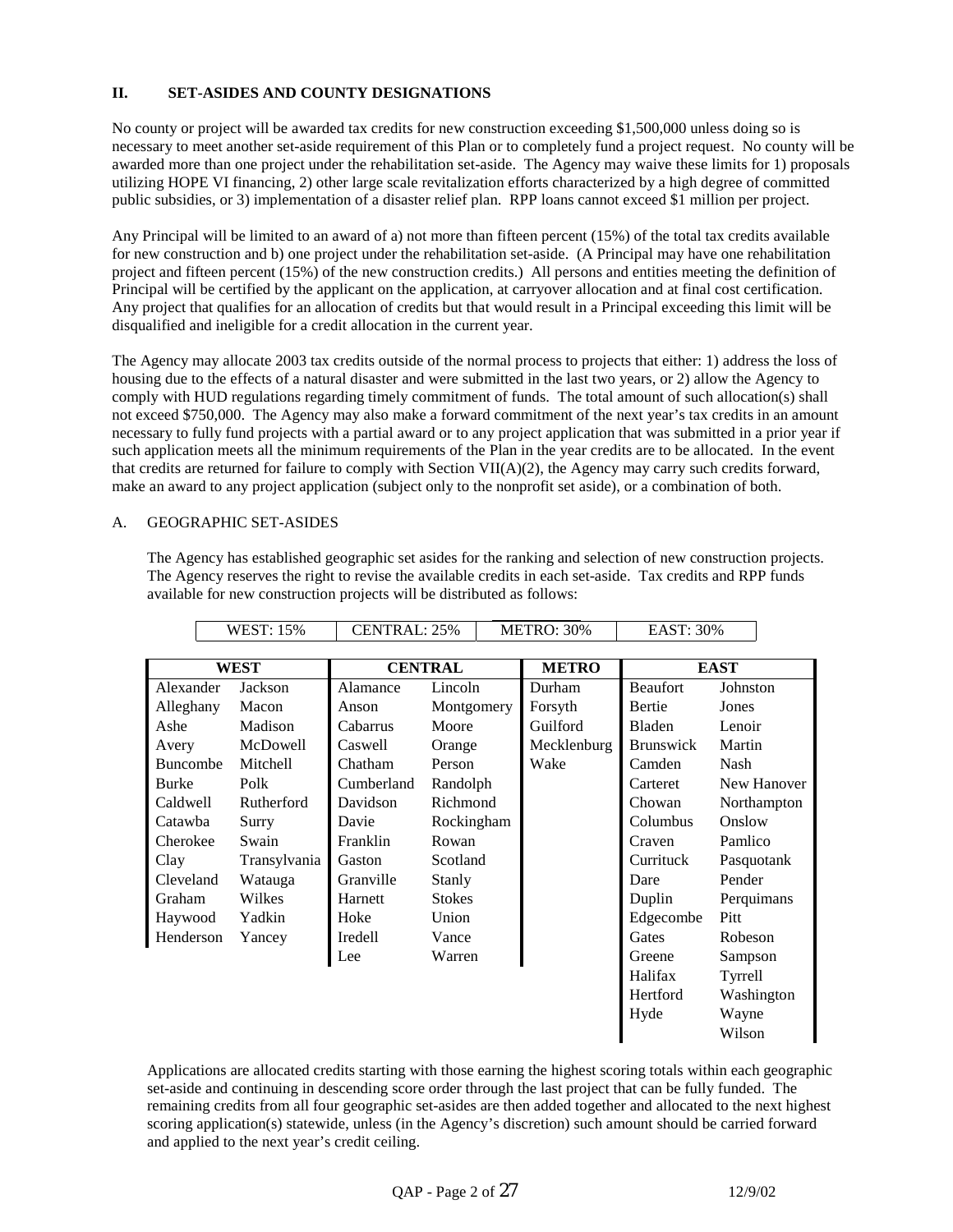### B. REHABILITATION SET-ASIDE

The Agency will award the lesser of the following amounts to projects proposing rehabilitation of existing housing: 1) ten percent (10%) of the state's total tax credit ceiling (plus any amount necessary to fully fund a partial award), or 2) the amount required for five projects. Rehabilitation projects will not be eligible for credits other than in this set-aside. These awards will be based on the criteria listed in Section IV(H) and are not subject to the geographic set-asides. Adaptive re-use projects and entirely vacant residential buildings will be considered new construction.

### C. NONPROFIT AND CHDO SET-ASIDES

If necessary, the Agency will adjust the awards under the Plan to ensure that the overall allocation results in 1) ten percent (10%) of the state's federal tax credit ceiling being awarded to projects involving non-profits and 2) fifteen percent (15%) of RPP funds being awarded to projects involving Community Housing Development Organizations certified by the Agency (CHDOs). Specifically, credits that would have been awarded to the lowest ranking project(s) that do(es) not fall into one of these categories will be awarded to the next highest ranking project(s) that do(es) until the overall allocation(s) reach(es) the necessary percentage(s). In order to qualify for the first category, an application must either not involve any for-profit Principals or comply with the material participation requirements of the Code, applicable federal regulations and Section VI( $A$ )(2). In order to qualify for the second category, an application must meet the requirements of  $24$  CFR  $92.300(a)(1)$ and any other HUD regulation regarding the CHDO set-aside.

## D. COUNTY INCOME DESIGNATIONS

Pursuant to N.C.G.S. § 105-129.42(c) the Agency is responsible for designating each county as High, Moderate or Low Income. Five criteria were used for making this determination:

- 1. County median income
- 2. Poverty rate
- 3. Percent of population in rural areas
- 4. Regional growth patterns
- 5. Enterprise area tier (one through five)

Each county was considered as a whole and evaluated relative to others in the state. Based on this process, the Agency designates counties as follows:

| <b>HIGH</b>                         | <b>MODERATE</b>  |               |                 | LOW         |            |
|-------------------------------------|------------------|---------------|-----------------|-------------|------------|
| Alamance                            | Alexander        | Lee           | Alleghany       | Graham      | Pamlico    |
| Cabarrus                            | <b>Brunswick</b> | Lincoln       | Anson           | Greene      | Pasquotank |
| Chatham                             | <b>Buncombe</b>  | Moore         | Ashe            | Halifax     | Pender     |
| Davidson                            | <b>Burke</b>     | <b>Nash</b>   | Avery           | Haywood     | Perquimans |
| Durham                              | Caldwell         | New Hanover   | <b>Beaufort</b> | Hertford    | Richmond   |
| Forsyth                             | Carteret         | Onslow        | <b>Bertie</b>   | Hoke        | Robeson    |
| Guilford                            | Catawha          | Person        | Bladen          | Hyde        | Rockingham |
| <b>Iredell</b><br>Cleveland<br>Pitt |                  | Camden        | Jackson         | Rutherford  |            |
| Johnston                            | Craven           | Polk          | Caswell         | Jones       | Sampson    |
| Mecklenburg                         | Cumberland       | Randolph      | Cherokee        | Lenoir      | Scotland   |
| Orange                              | Dare             | <b>Stanly</b> | Chowan          | Macon       | Surry      |
| Rowan                               | Davie            | <b>Stokes</b> | Clay            | Madison     | Swain      |
| Union                               | Franklin         | Transylvania  | Columbus        | Martin      | Tyrrell    |
| Wake                                | Gaston           | Watauga       | Currituck       | McDowell    | Vance      |
|                                     | Granville        | Wayne         | Duplin          | Mitchell    | Warren     |
|                                     | Harnett          | Wilson        | Edgecombe       | Montgomery  | Washington |
|                                     | Henderson        | Yadkin        | Gates           | Northampton | Wilkes     |
|                                     |                  |               |                 |             | Yancey     |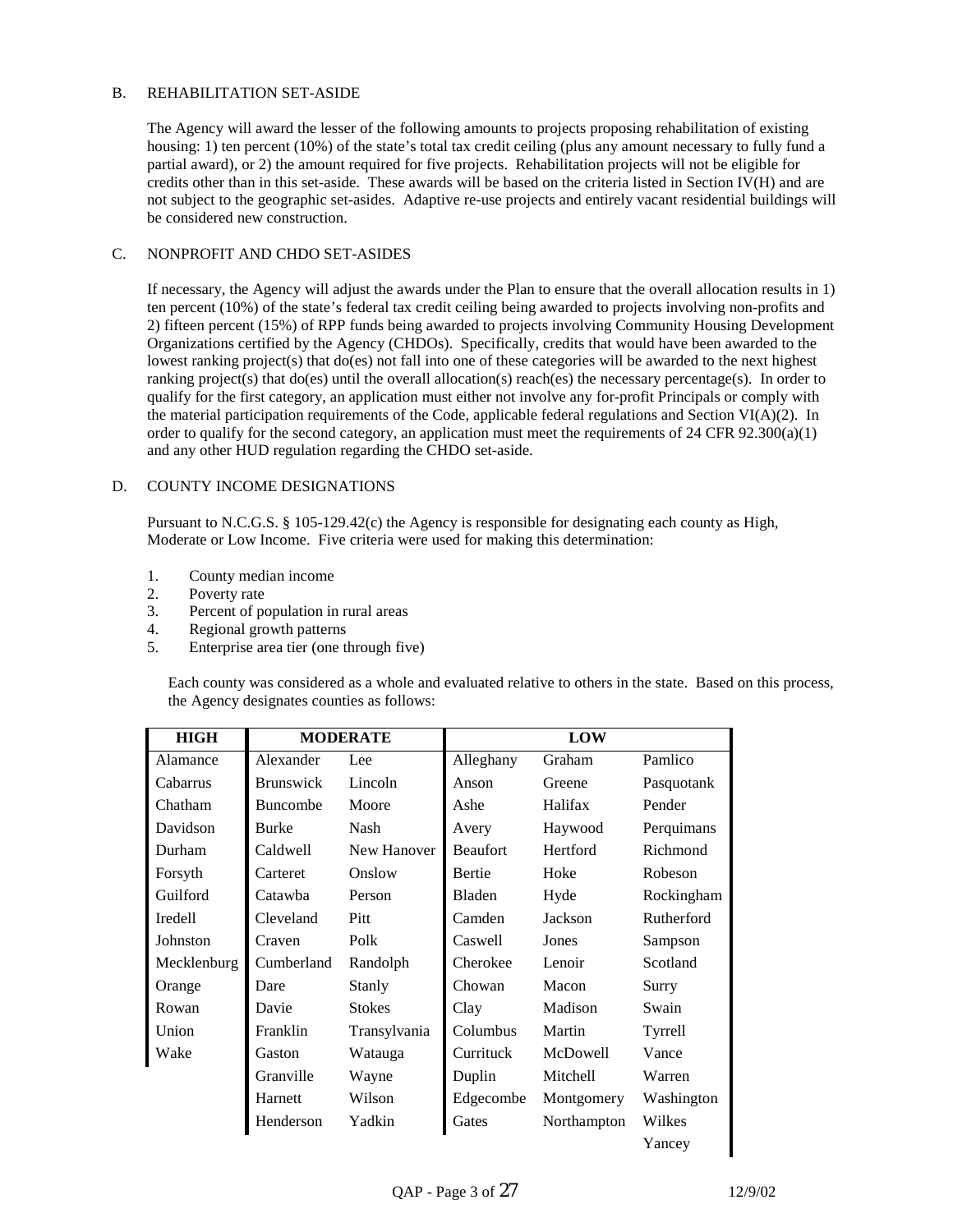### **III. DEADLINES AND FEES**

A. The following schedule will apply to the application process for 9% tax credits for 2003. Applicants seeking a tax exempt bond allocation and 4% tax credits should refer to the application schedule found in **Appendix G**.

| January 10  | Deadline for electronic submission of preliminary applications                                                           |
|-------------|--------------------------------------------------------------------------------------------------------------------------|
| January 17  | Deadline for paper version preliminary applications and exhibits (12:00 noon,<br>no exceptions)                          |
| February 28 | Market analysts will mail studies to the Agency and applicants                                                           |
| March 14    | Deadline for market-related project revisions                                                                            |
| March 21    | Preliminary site scores announced; market analysts will mail comments on<br>revisions to the Agency and applicants       |
| April 4     | Deadline for site score review requests                                                                                  |
| April 18    | Notification of final site and market scores and preliminary evaluation of<br>rehabilitation projects                    |
| May 9       | Deadline for new construction full applications (12:00 noon, no exceptions)                                              |
| May 23      | Deadline for rehabilitation full applications (12:00 noon, no exceptions)                                                |
| August 15   | Notification of final reservations (actual date will be no earlier than three weeks<br>after announcement of AHP awards) |
| October 31  | Deadline for final site control                                                                                          |
| November 14 | Deadline for 10% cost certifications                                                                                     |

The Agency reserves the right to change the schedule as necessary.

- B. Processing, application and allocation fees are as follows:
	- 1. All applicants are required to pay a nonrefundable fee of \$5,020 at the submission of the preliminary application. This fee covers the cost of the market study or physical needs assessment and a \$1,020 preliminary application processing fee (which will be assessed for every electronic application submitted as of January 10, 2003).
	- 2. All applicants are required to pay a nonrefundable processing fee of \$1,020 upon submission of the full application.
	- 3. Entities receiving 9% credit awards are required to pay an allocation fee equal to five and one half percent (5.5%) of a single year's tax credits, calculated using the full 9% (and/or 4% for RD projects, acquisition credits, ect.) applicable federal rate ("AFR"). The allocation fee must be paid to the Agency upon return of the allocation letter. Failure to submit this allocation fee within 30 days of the date of the allocation letter will result in the withdrawal of the tax credit reservation. The fee for entities receiving tax-exempt bond volume is specified in Appendix G.
	- 4. If expenses for legal services are incurred by the Committee or Agency to correct mistakes of the Owner which jeopardize use of the tax credits, such legal costs will be paid by the Owner in the amount charged to the Agency or the Committee.
	- 5. The Agency will not process applications or other documentation relating to any Principal who has an outstanding balance of fees owed.

NOTE: The nonrefundable processing fee will be increased by two percent (2%) each year after 2002. The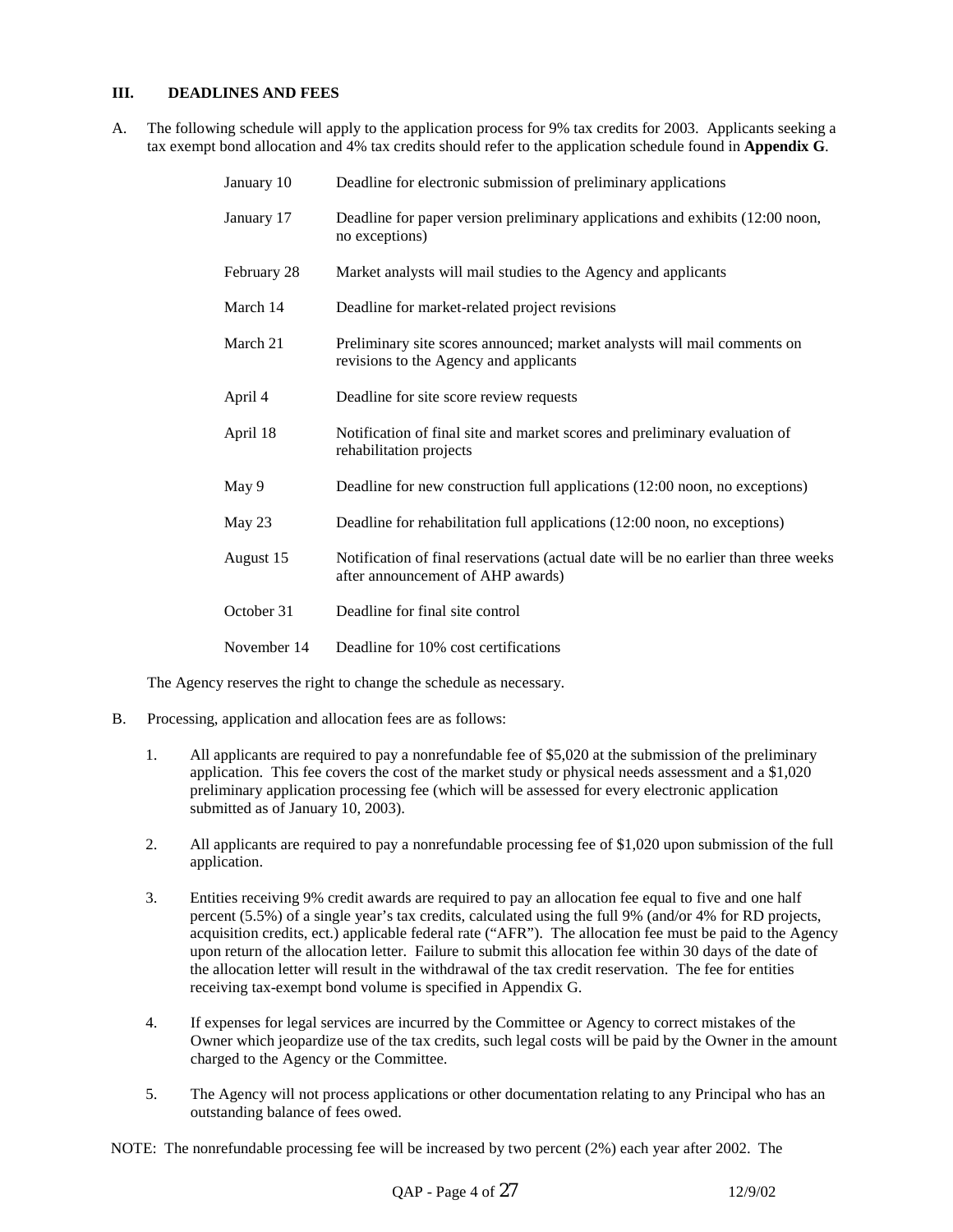allocation fee will increase by 0.25% each year up to six percent (6%) in 2005.

C. Monitoring fees as listed below must be paid prior to the issuance of a federal form 8609:

| Project Type                                                         | Federal        | <b>Federal and State</b> |  |
|----------------------------------------------------------------------|----------------|--------------------------|--|
|                                                                      | Credits Only   | Tax Credits              |  |
| Tax credit projects without an Agency loan, including projects using | \$425 per unit | \$525 per unit           |  |
| tax-exempt bond financing and 4% credits                             |                |                          |  |
| Projects using RD financing without RPP funding                      | \$250 per unit | \$350 per unit           |  |
| Projects receiving an Agency loan, regardless of RD financing.       | \$500 per unit | \$600 per unit           |  |

The monitoring fee is applied to **all units in a project**, including all market rate units and units reserved for managers or other personnel.

### **IV. SELECTION CRITERIA AND THRESHOLD REQUIREMENTS**

Each new construction project will be ranked using the points described in Sections IV(A), IV(B), IV(C), IV(D), IV(E), IV(F) and IV(G) below. The Agency will not accept a full application where the preliminary application does not meet all site and market threshold requirements.

Applications must meet all threshold requirements and receive 175 points to be considered for award and funding. This limitation also applies to tax-exempt bond financing; even with an allocation of bond authority, projects must meet the minimum score and threshold requirements to be eligible for tax credits. Rehabilitation projects will not receive point scores but instead will be evaluated using the criteria listed in Section IV(H) (thus all references to receipt of points only apply to new construction projects). All threshold requirements also apply to rehabilitation projects unless otherwise noted.

#### A. SITE AND MARKET EVALUATION (MAXIMUM 170 POINTS)

- 1. SITE EVALUATION (MAXIMUM 140 POINTS)
	- (a) Site scores will be based on the following factors. Each will also serve as a threshold requirement: the Agency may remove an application from consideration if the site is sufficiently inadequate in one of the categories. Evaluation of sites will involve a relative comparison with other applications in the same geographic set-aside, with an emphasis on those the Agency considers to be within the same market area. Criteria involving consideration of land uses will focus on the area within approximately one-half mile. The Agency will consider revitalization plans and other proposed development based on certainty, extent and timing. Where appropriate, the score for a particular category will reflect the project's tenant type (family/elderly/special needs).

### NEIGHBORHOOD CHARACTERISTICS (MAXIMUM 80 POINTS)

- Trend and direction of real estate development and area economic health
- Physical condition of buildings and improvements
- Suitability of surrounding development
- Land use pattern is primarily residential (single and multifamily housing) with a balance of other uses (particularly retail and amenities)
- Availability, quality and proximity of essential services: grocery store; mall/strip center; gas/convenience; basic health care; pharmacy; schools/athletic fields; day care/after school; supportive services
- Availability, quality and proximity of important amenities and features: public park, library, hospital, community/senior center, basketball/tennis courts, fitness/nature trails, public swimming pool, restaurants, bank/credit union, medical offices, professional services, movie theater, video rental, public safety (fire/police)

### SITE SUITABILITY (MAXIMUM 60 POINTS)

• Effect of industrial, large-scale institutional or other incompatible uses: wastewater treatment facilities, high traffic corridors, junkyards, prisons, landfills, large swamps, distribution facilities, frequently used railroad tracks, power transmission lines and towers, factories or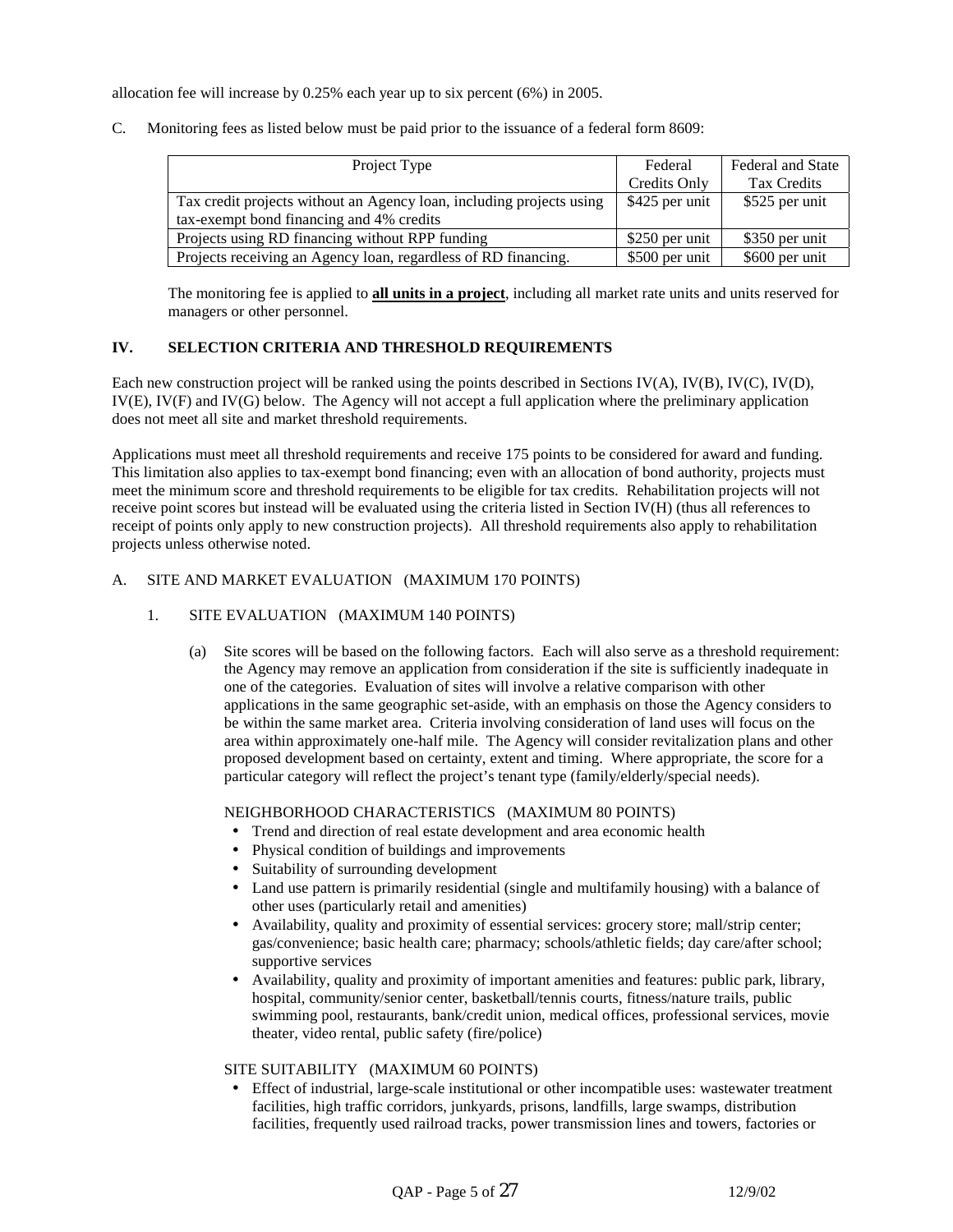similar operations, sources of excessive noise, and sites with environmental concerns (such as odors or pollution)

- Amount and character of vacant, undeveloped land
- Adequate traffic controls (stop light, turn lanes, ect.)
- Burden on public facilities (particularly roads)
- Access to mass transit (if applicable)
- Degree of on-site negative features and physical barriers that will impede project construction or adversely affect future tenants; for example: power transmission lines and towers, flood hazards, steep slopes, large boulders, ravines, year-round streams, wetlands, and other similar features (for adaptive re-use projects- suitability for residential use and difficulties posed by the building(s), such as limited parking, environmental problems or the need for excessive demolition)
- Similarity of scale and aesthetics/architecture between project and surroundings
- Concentration of affordable housing
- (b) General Site Requirements
	- Sites must be sized to accommodate the number and type of units proposed. Required zoning must be in place by the full application submission date, including any special use permits, traffic studies, conditional use permits and other land use requirements.
	- The applicant or a Principal must have site control by the preliminary application deadline, which may be evidenced by a valid option, contract or warranty deed.
	- Utilities (water, sewer and electricity) must be available with adequate capacity to serve the site. Sites should be accessed directly by existing paved, publicly maintained roads. If not, it will be the applicant's responsibility to extend utilities and roads to the site. In such cases, the applicant must explain and budget for such plans at the preliminary application stage, as well as document the applicant's right to perform such work through, for example, language in the real estate option/contract, separate contract or consent by the city or town.
	- Proposed construction must not be located within a 100-year floodplain. Proposed construction includes driveways, parking areas, playgrounds, community building/office, residential buildings, maintenance buildings, refuse collection areas, laundry rooms, mail collection areas, or any other permanent structure or fixture. The Agency may waive this restriction in certain counties in the East Region where viable alternatives do not exist and where sound measures to mitigate flood hazards are proposed.

#### 2. MARKET ANALYSIS (MAXIMUM 30 P0INTS)

- (a) The Agency will contract directly with market analysts to perform studies for new construction projects. Applicants will have a structured opportunity to interact with market analysts in order to make appropriate project design and targeting adjustments that best fit their markets.
- (b) A project will not receive tax credits or RPP funding if it is in the same market area as previously funded tax credit or RPP projects (including earlier phases of the same overall development) which have not reached stabilized occupancy or a recent history of high vacancy rates. The Agency may waive these limitations if the market study indicates a strong demand for all units involved. The Agency will limit the number of projects awarded in the same application round to those that it determines can be supported in the market.
- (c) Applications for new construction projects will be evaluated using four criteria, each of which will serve both as a threshold requirement and to determine points.
	- The project's required market share, or the percent of income qualified households seeking housing that the project would need to capture to achieve stabilized occupancy.
	- The number of months between project completion and either stabilized occupancy or qualification of the tax credit units (whichever is later).
	- The vacancy rate at comparable properties.
	- The project's affect on existing low-income housing tax credit properties.
- (d) The Agency is not bound by the conclusions or recommendations of the market analyst(s), and will use its discretion in evaluating the criteria listed in this Section. For rehabilitation and 100%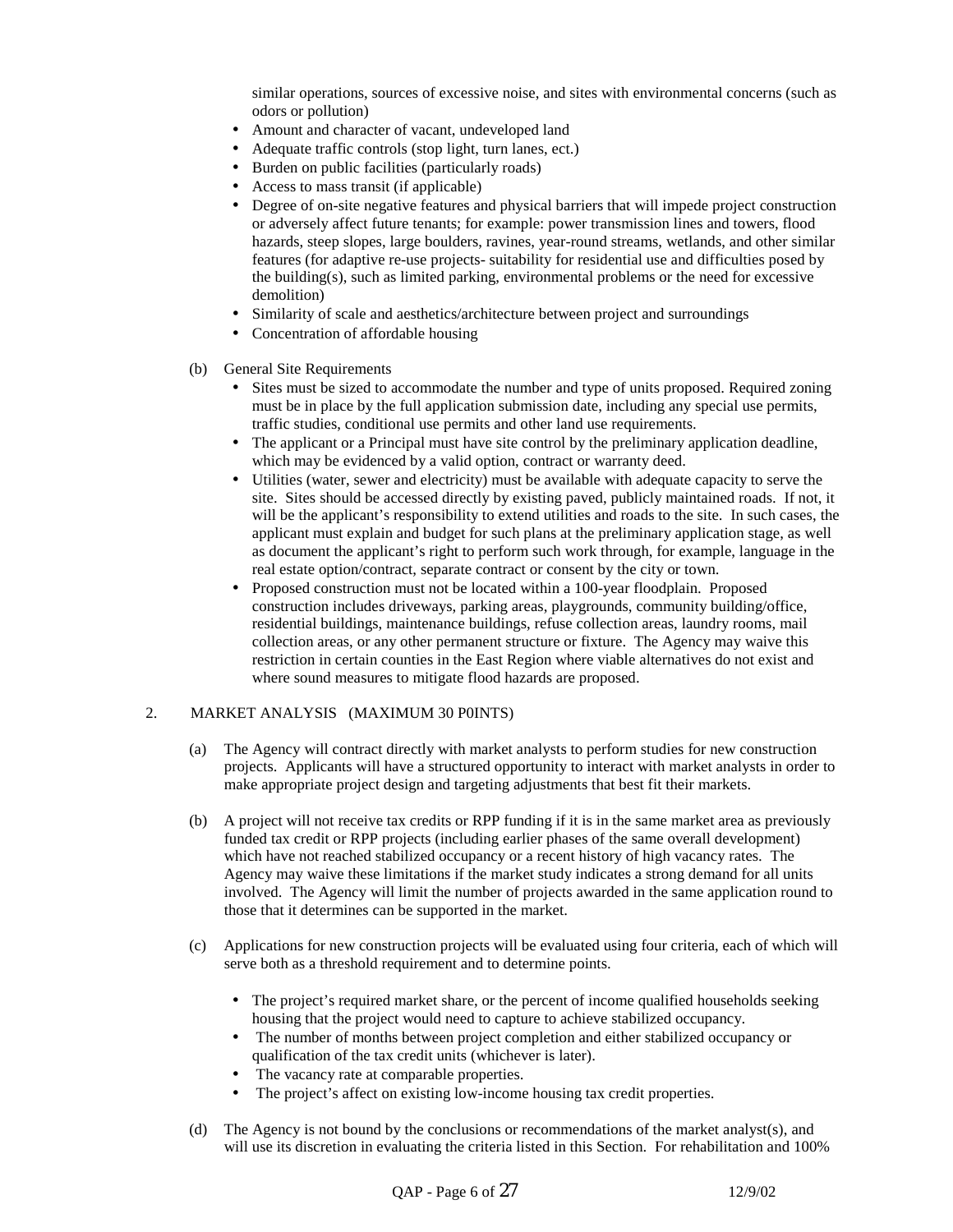special needs projects, the applicant must submit a market study that meets the requirements of Section  $42(m)(1)(A)(iii)$  of the Code prior to issuance of a carryover allocation (unless the Agency, in its discretion, requires an earlier submission date).

(e) Applications for 100% special needs housing that receive bonus points under Section IV(F)(4) also will be eligible to earn points under this section. The score will be based on the needs analysis component of the targeting plan as evaluated by DHHS. Any points would be determined during the full application review process.

#### B. RENT AFFORDABILITY (MAXIMUM 65 POINTS)

#### 1. FEDERAL RENTAL ASSISTANCE (MAXIMUM 20 POINTS)

- (a) A maximum of 20 points will be awarded for a firm commitment that provides federal projectbased rental subsidies for at least ninety-five percent (95%) of the tax credit units; committed federal subsidies of at least twenty percent (20%) but less than 95% will be awarded 10 points. To receive points for HUD Section 8 project-based rental subsidies, applicants must submit a letter from the issuing authority (i) supporting the proposed development, (ii) representing that it has the proposed number of certificates available to convert to project based assistance, (iii) committing it to request HUD approval for the conversion, (iv) setting forth a timetable for the advertisement and approval process, and (v) committing it to seek renewal of the subsidy contract for as long as possible subject to Congressional funding.
- (b) Applicants must include a written agreement between the owner and a public housing authority (PHA). The agreement must commit (i) the PHA to include the development in any listing of housing opportunities where households with tenant-based subsidies are welcome, and (ii) the project's management agent to actively seek referrals from the PHA to apply for units at the proposed development. If the PHA refuses to cooperate for any reason, an explanation must be submitted as well as a statement of commitment by the applicant to seek referrals from the PHA.

#### 2. MORTGAGE SUBSIDIES AND LEVERAGING (MAXIMUM 30 POINTS)

- (a) Only loans from established below-market, multifamily lenders will be considered; sources of mortgage subsidies include the following: Federal Home Loan Bank (FHLB) Affordable Housing Program (AHP), PHAs, local Community Development Block Grant (CDBG) funds (for on-site improvements only; includes Small Cites program), HUD Section 108, other local development funds and RD. Other sources of public funding may qualify **PROVIDED THEY ARE APPROVED IN WRITING IN ADVANCE** by the Agency. (Approval of a particular source in prior years does not meet this requirement.) In order to qualify, loans must be listed as a source in the application, have a term of at least 20 years and an interest rate less than or equal to two percent (2%).
- (b) Adjustments to the purchase price of the land by the seller, uncommitted RPP funds or other Agency loans, state credits and bond financing are not considered sources of mortgage subsidy.
- (c) Applications will be awarded five (5) points for having a commitment of at least \$100,000 in qualifying mortgage subsidy funds. Projects will earn a greater amount of points based on the total amount of funds per unit, as described below:

| Funds/Unit | Points | \$10,000 | 20 |
|------------|--------|----------|----|
| \$5,000    |        | \$11,000 | ,, |
| \$6.000    | 12     | \$12,000 | 24 |
| \$7,000    | Δ      | \$13,000 |    |
| \$8,000    | '6     | \$14,000 | 2Х |
| 9 000      |        | \$15,000 |    |

The calculation includes all units and amounts will not be rounded up. The funds-to-unit ratio initially approved by the lending source determines the score, unless a subsequent change results in fewer points. The amount of subsidy provided by a local government will be reduced by the amount that the project budget includes the following: any impact, tap or related fees charged by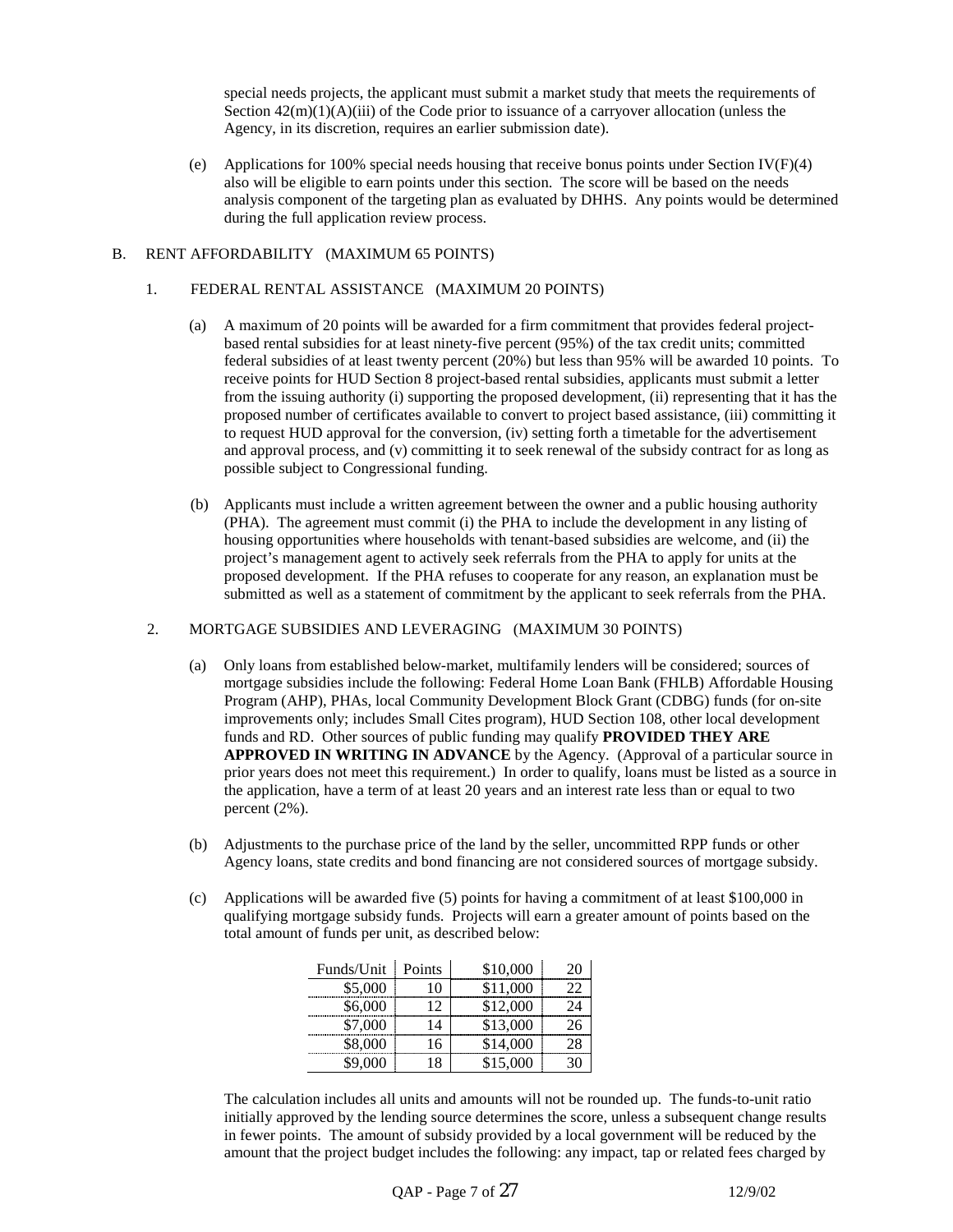that local government and/or the cost of land sold by that local government in excess of the market value determined under Section VI(A)(4). For example, a project involving the following:

- 48 tax credit units and 16 market rate units,
- a commitment of \$925,000 in qualifying funds, \$150,000 of which are from the city, and
- tap fees of \$100,000 charged by the same city to the project

will receive 24 points  $[(925,000 - 100,000) / 64 = $12,891$  per unit].

- (d) Projects funded entirely with equity and state tax credits (no grants or debt sources other than deferred developer fees) will be awarded 15 points. Any deferred fee must comply with Section  $VI(B)(5)$ .
- (e) In order to be eligible for points under this Section, applications for new construction tax exempt bond projects must meet one of the following requirements:
	- at least twenty percent (20%) of qualified units will be affordable to and occupied by households with incomes at or below fifty percent (50%) of county median income, or
	- at least ten percent (10%) of qualified units will be affordable to and occupied by households with incomes at or below forty (40%) of county median income.

#### 3. TENANT RENT LEVELS (MAXIMUM 15 POINTS)

### (PROJECTS WILL BE MONITORED FOR RENT AND OCCUPANCY RESTRICTIONS FOR THE PERIOD INDICATED IN THE EXTENDED USE AGREEMENT.)

Applicants should understand that electing to meet the requirements of this Section will reduce the number of potential tenants for certain units, which may be reflected in the market score. The applicant may earn points under one of the following scenarios:

- (a) If the project is in a High Income county:
	- Ten  $(10)$  points will be awarded if at least twenty-five  $(25%)$  of qualified units will be affordable to and occupied by households with incomes at or below thirty (30%) of county median income.
	- Five (5) points will be awarded if at least fifty percent (50%) of qualified units will be affordable to and occupied by households with incomes at or below forty (40%) of county median income.
- (b) If the project is in a Moderate Income county:
	- Fifteen (15) points will be awarded if at least twenty-five (25%) of qualified units will be affordable to and occupied by households with incomes at or below 40% of county median income.
	- Ten  $(10)$  points will be awarded if at least fifty percent  $(50%)$  of qualified units will be affordable to and occupied by households with incomes at or below fifty percent (50%) of county median income.
- (c) If the project is in a Low Income county, fifteen (15) points will be awarded for projects in which at least forty (40%) of qualified units will be affordable to and occupied by households with incomes at or below fifty percent (50%) of county median income.
- (d) In order to be eligible for tax credits, applications for new construction tax exempt bond projects must meet one of the following requirements:
	- $\bullet$  at least ten percent (10%) of qualified units will be affordable to and occupied by households with incomes at or below fifty percent (50%) of county median income, or
	- at least five percent (5%) of qualified units will be affordable to and occupied by households with incomes at or below forty (40%) of county median income.

#### 4. COMMITMENT TO EXTEND LOW-INCOME OCCUPANCY

Applicants must agree to record a 30-year Declaration of Land Use Restrictive Covenants for Low-Income Housing Tax Credits (Extended Use Agreement) stating that the owner will not apply for relief under Section  $42(h)(6)(E)(i)(II)$  of the Code.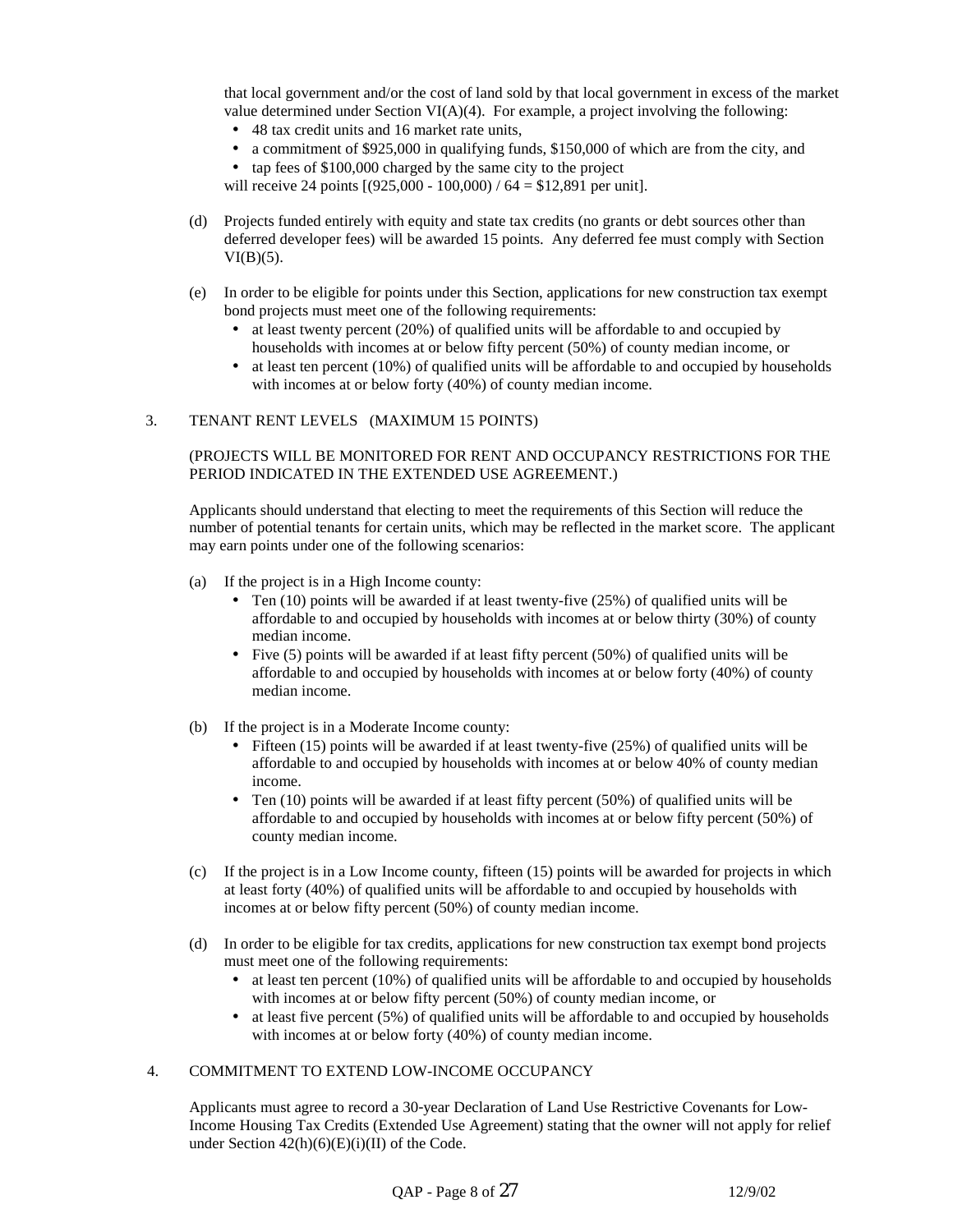## C. PROJECT DEVELOPMENT COSTS

The Agency will assess negative points to applications using either the following "per unit" or "per net square foot" standards (total project costs less land and reserves) outlined in **Chart A** below, whichever is less. The point structure in **Chart B** will apply to the following: 1) detached single family developments, 2) duplex developments with less than 25 units, 3) 100% special needs housing, 4) HOPE VI projects 5) unique downtown circumstances and 6) projects utilizing historic tax credits. RPP loan funds will be limited by HOME Per-Unit Subsidy Limits and HOME Per-Unit Cost Limits. Copies of all executed change orders must be submitted to the Agency.

The equity raised from historic preservation tax credits will be subtracted from the total development cost before this calculation is made. Water and sewer tap fees and impact fees will also be subtracted from total development cost for this calculation provided that the applicant has included documentation from the local government verifying the amount of fees required.

| <b>CHART A</b> |    |                 |          |  |  |  |
|----------------|----|-----------------|----------|--|--|--|
| Per Unit       | OR | Per Net Sq. Ft. | Points   |  |  |  |
| \$74,000       |    | \$74            | $(-2)$   |  |  |  |
| \$77,000       |    | \$77            | $(-4)$   |  |  |  |
| \$80,000       |    | \$80            | $(-6)$   |  |  |  |
| \$83,000       |    | \$83            | $(-8)$   |  |  |  |
| \$86,000       |    | \$86            | $(-10)$  |  |  |  |
| \$89,000       |    | \$89            | $(-15)$  |  |  |  |
| \$92,000       |    | \$92            | $(-20)$  |  |  |  |
| \$95,000       |    | \$95            | $(-30)$  |  |  |  |
| \$98,000       |    | \$98            | $(-40)$  |  |  |  |
| \$101,000      |    | \$101           | $(-50)$  |  |  |  |
| \$104,000      |    | \$104           | $(-60)$  |  |  |  |
| \$107,000      |    | \$107           | $(-70)$  |  |  |  |
| \$110,000      |    | \$110           | $(-80)$  |  |  |  |
| \$113,000      |    | \$113           | $(-90)$  |  |  |  |
| \$116,000      |    | \$116           | $(-100)$ |  |  |  |

| <b>CHART A</b> |     |                 | <b>CHART B</b> |           |  |                    |          |
|----------------|-----|-----------------|----------------|-----------|--|--------------------|----------|
| Per Unit       | OR. | Per Net Sq. Ft. | Points         | Per Unit  |  | OR Per Net Sq. Ft. | Points   |
| \$74,000       |     | \$74            | $(-2)$         | \$87,000  |  | \$87               | $(-2)$   |
| \$77,000       |     | \$77            | $(-4)$         | \$90,000  |  | \$90               | $(-4)$   |
| \$80,000       |     | \$80            | $(-6)$         | \$93,000  |  | \$93               | $(-6)$   |
| \$83,000       |     | \$83            | $(-8)$         | \$96,000  |  | \$96               | $(-8)$   |
| \$86,000       |     | \$86            | $(-10)$        | \$99,000  |  | \$99               | $(-10)$  |
| \$89,000       |     | \$89            | $(-15)$        | \$102,000 |  | \$102              | $(-15)$  |
| \$92,000       |     | \$92            | $(-20)$        | \$105,000 |  | \$105              | $(-20)$  |
| \$95,000       |     | \$95            | $(-30)$        | \$108,000 |  | \$108              | $(-30)$  |
| \$98,000       |     | \$98            | $(-40)$        | \$111,000 |  | \$111              | $(-40)$  |
| \$101,000      |     | \$101           | $(-50)$        | \$114,000 |  | \$114              | $(-50)$  |
| \$104,000      |     | \$104           | $(-60)$        | \$117,000 |  | \$117              | $(-60)$  |
| \$107,000      |     | \$107           | $(-70)$        | \$120,000 |  | \$120              | $(-70)$  |
| \$110,000      |     | \$110           | $(-80)$        | \$123,000 |  | \$123              | $(-80)$  |
| \$113,000      |     | \$113           | $(-90)$        | \$126,000 |  | \$126              | $(-90)$  |
| \$116,000      |     | \$116           | $(-100)$       | \$129,000 |  | \$129              | $(-100)$ |

To receive an RPP loan, projects 1) must have costs per unit of less than \$90,000 and 2) must not request RPP loan funds in excess of the following amounts per unit: \$15,000 in High Income counties; \$20,000 in Moderate Income counties; \$25,000 in Low Income counties. The latter restriction does not apply to projects with funds committed by RD prior to October 1, 2003.

### D. CAPABILITY OF THE PROJECT TEAM

### 1. DEVELOPMENT EXPERIENCE

- (a) At least one Principal must have successfully developed, operated and maintained in compliance one North Carolina low-income housing tax credit development that was placed in service between December 1, 1996 and January 1, 2003. (The Agency may waive this requirement for applicants with adequate experience in the North Carolina tax credit program.) Such Principal must become a general partner or managing member of the ownership entity and remain responsible for overseeing the development and operation of the project for a period of two (2) years after placed in service. This requirement will not apply to HOPE VI developments. The Agency will determine what qualifies as successful and who can be considered as involved in a particular project.
- (b) All owners and Principals **must** disclose all previous participation in the low-income housing tax credit program. Additionally, all owners and Principals that have participated in an out of state tax credit allocation must complete the Authorization for Release of Information form and send it to each state identified.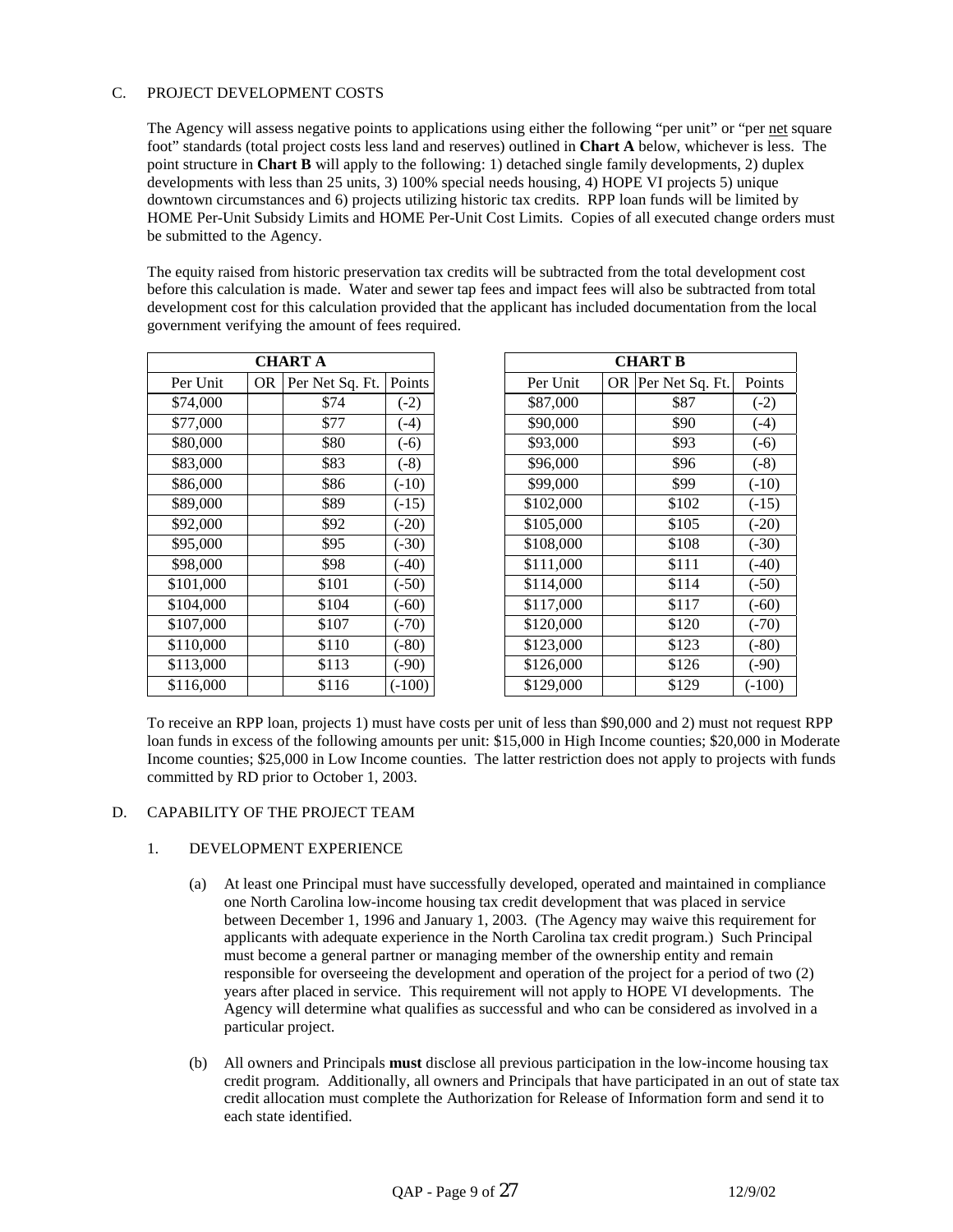- (c) The Agency will require executed agreements that clearly specify division of duties, rights, and obligations, including compensation, among owners and Principals in a project.
- (d) The Agency reserves the right to determine that a particular development team does not meet the threshold requirement of this Section due to differences between its prior work and the proposed project. Particularly important in this evaluation is the type of subsidy program used in the previous experience (such as tax-exempt bonds, RD).

### 2. MANAGEMENT EXPERIENCE

The management agent must have at least a) one similar tax credit project in their current portfolio and b) one staff person serving in a supervisory capacity with regard to the project who has been certified as a tax credit compliance specialist. Such certification must be from an organization accepted by the Agency (such as HCCP). None of the persons or entities serving as management agent may have in their portfolio a project with material or uncorrected non-compliance beyond the cure period. The management agent listed on the application must be retained by the ownership entity for at least two (2) years after project completion, unless the agent is guilty of specific nonperformance of duties.

#### 3. PROJECT TEAM NEGATIVE ASSESSMENTS AND RESTRICTIONS

The Agency may disqualify any owner, Principal or management agent that has been debarred or received a limited denial of participation in the past 10 years by any federal or state agency from participating in any Agency multifamily development program.

The Agency may disqualify any project with an owner, Principal or management agent who is found to be directly or indirectly responsible for any other projects in which there is uncorrected noncompliance more than six months from the date of notification by the Agency.

- (a) Up to negative forty (-40) points may be assessed against a project with an owner, Principal or management agent who within the past ten years has been in a bankruptcy, an adverse fair housing settlement, an adverse civil rights settlement, or an adverse federal or state government proceeding and settlement.
- (b) Up to negative forty (-40) points may be assessed against a project with an owner or Principal who has been in a mortgage default or arrearage of three months or more within the last five years on an FHA-insured project, an RD funded rental project, a tax-exempt bond funded mortgage, a tax credit project or any other publicly subsidized project. Resolution of all outstanding Agency concerns regarding the default or arrearage may be considered in assessing negative points.
- (c) Up to negative forty (-40) points may be assessed against a project with an owner Principal or management agent who has been involved within the past ten years in a project which previously received an allocation of tax credits but failed to meet standards or requirements of the tax credit allocation and/or failed to fulfill one of the representations contained in an application for tax credits. This includes returning an allocation of tax credits to the Agency after the carryover agreement has been signed.
- (d) Up to negative forty (-40) points may be assessed against a project where the management agent is found to be directly or indirectly responsible for any other project in which there is uncorrected noncompliance more than three months from the date of notification by the Agency or any other state allocating agency.

### E. UNIT CREATION AND PROJECT SIZE

- 1. Applications must either create new affordable units or rehabilitate existing units. No more than twenty percent (20%) of the units in a new construction 9% credit project may be market-rate (meaning not subject to tax credit restrictions).
- 2. New construction 9% credits: Twenty (-20) points will be subtracted from any project with more than 80 units but less than 101 units. Forty (-40) points will be subtracted from any project with 101 or more units.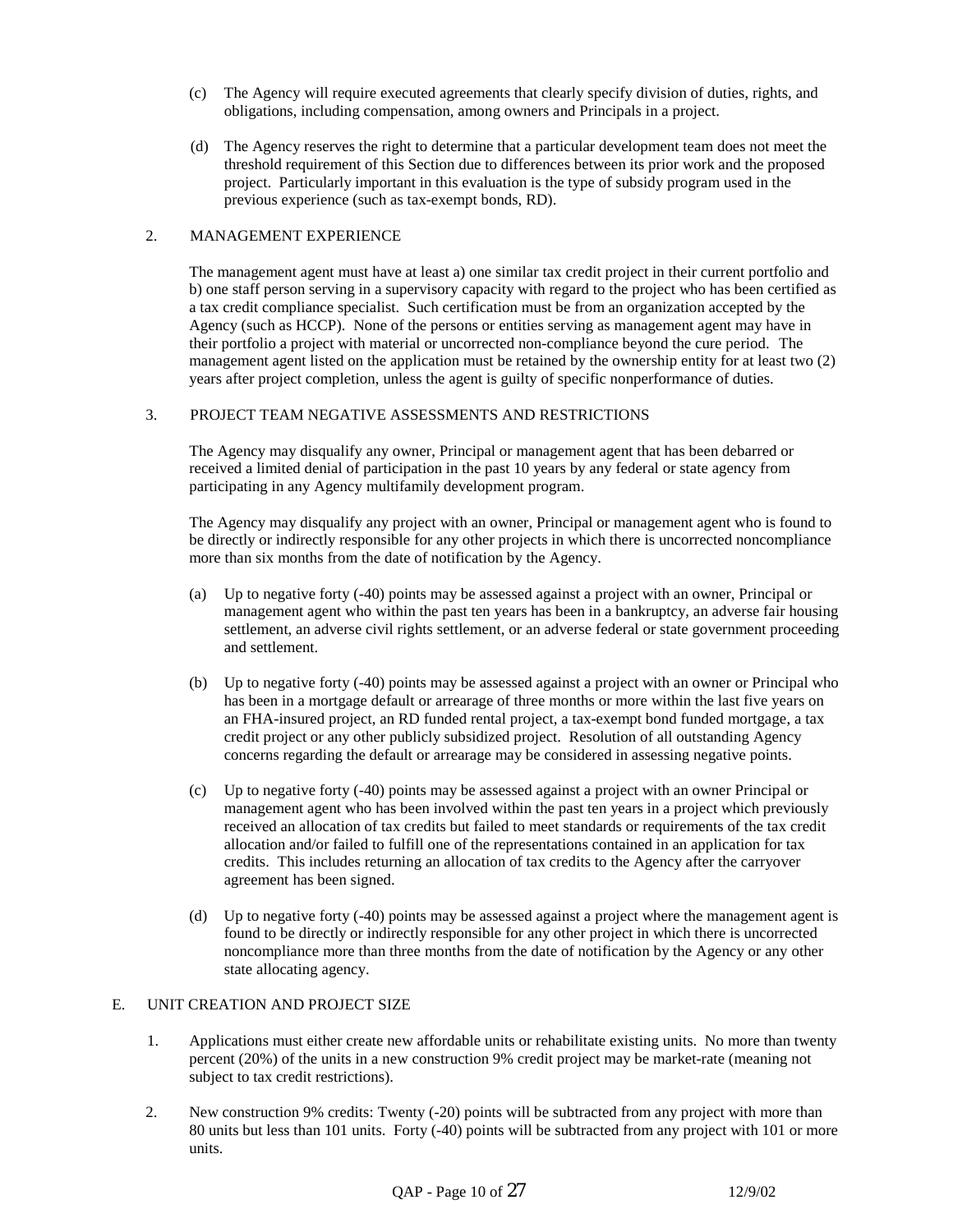3. New construction bond financed: Twenty (-20) points will be subtracted from any project with more than 120 units but less than 151 units. Forty (-40) points will be subtracted from any project with 151 or more units.

The Agency reserves the right to waive the penalties and limitations in this Section for proposals that reduce low-income and minority concentration.

- F. BONUS POINTS AND TIEBREAKERS (MAXIMUM 50 POINTS)
	- 1. Fifteen (15) points will be awarded to projects that have an obligation of funds from the U.S. Department of Agriculture, Rural Development (RD). Ten (10) points will be awarded to projects that have an obligation of funds under either the U.S. Department of Housing and Urban Development (HUD) 202 or 811 programs, including project based rental assistance appropriate for the project.
	- 2. Ten (10) points will be awarded to projects that are (a) located within a Qualified Census Tract and can demonstrate that they contribute to a Community Revitalization Plan according to the parties responsible for the plan; and/or (b) involve the use of existing housing (that is not necessarily located within a Qualified Census Tract), the improvement of which has been designated as part of the Community Revitalization Plan. In both cases, the project site must be clearly within the geographic confines of the Community Revitalization Plan. The plan also must clearly indicate that revitalization activities are underway or will take place in the neighborhood surrounding the proposed project (a onehalf mile radius surrounding the site) no more than two years from the time the project would be funded.
	- 3. Five (5) points will be awarded to projects designed to increase the stock of housing accessible to those with mobility impairments. To receive bonus points, five percent (5%) of all project units must:
		- (a) be fully accessible according to the standards set forth in Volume 1-C (1999) of the North Carolina State Building Code, (Chapter 30, Multi-Family Dwellings),
		- (b) have at least one bathroom with a toilet located in a five foot by five foot clear floor space (may overlap with the five foot turning diameter described in Chapter 30), with no overlapping elements or fixtures; the toilet must be positioned in a corner with the centerline of the toilet bowl 18 inches from the sidewall, and
		- (c) have at least one bathroom with a 36 inch by 60 inch (minimum size) curbless, roll-in shower. Such showers must also meet the requirements for accessible controls as required by Volume 1-C.

At least one unit in each class of fully accessible units must meet the above requirements. Unit classes are measured by the number of bedrooms, pursuant to Volume 1-C (1999) of the North Carolina State Building Code (Chapter 30, Section 30.3.2.) These units are in addition to mobility impaired units required by federal and state law (including building codes). The application also must include a letter describing the need for such units from a local agency or non-profit that works with mobility impaired populations.

4. Twenty (20) points will be awarded to projects targeting the greater of five (5) units or ten percent (10%) of the total units to persons with disabilities or homeless populations. Projects that are targeting units under this Section are not required to provide onsite supportive services or a service coordinator. To receive bonus points, the application must demonstrate a partnership with a local lead agency and submit a Targeting Plan for review and certification by the N.C. Department of Health and Human Services (DHHS).

At a minimum, Targeting Plans must include:

- (a) A local housing needs assessment for the targeted population developed in partnership with the local lead agency.
- (b) A description of how the development will meet the needs of the targeted tenants including how the units will be made affordable to persons with extremely low incomes, unit size, access to supportive services, transportation, proximity to community amenities, etc.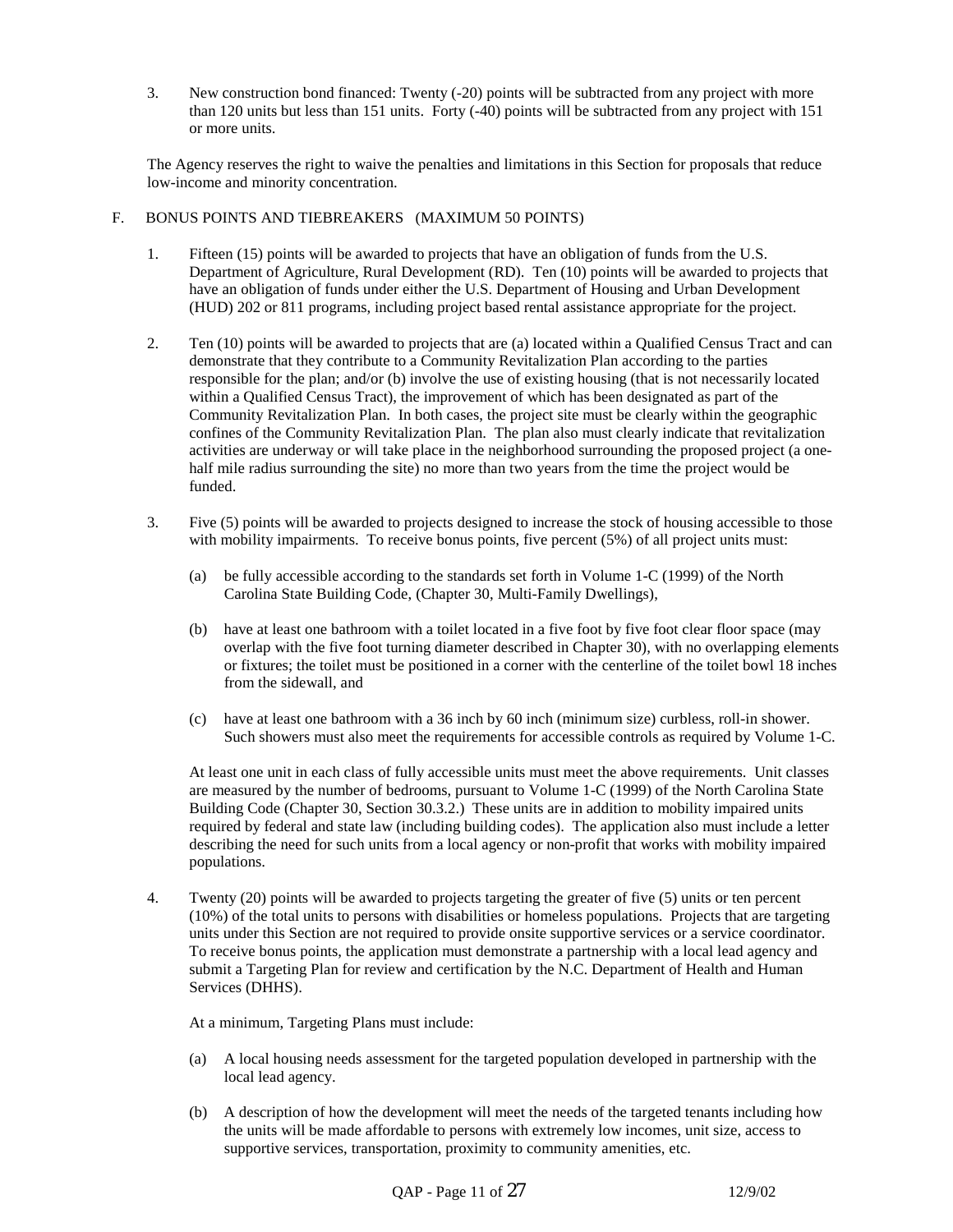- (c) A description of the experience of the local lead agency, their capacity to assure access to supportive services, and to maintain the relationship with the relevant tenants for the duration of the compliance period.
- (d) A Memorandum of Understanding (MOU) between the developer(s), management agent and the lead local agency. The MOU will include a description of the tenant referral process and how the local lead agency will remain linked to the project for the entire compliance period.
- (e) Certification that participation in supportive services will not be a condition of tenancy (not required for projects where all of the units are providing transitional housing for the homeless).
- (f) Agreement that for a period of ninety days after the initial rent-up period begins, establishing a preferential leasing opportunity for the number of units specified in the application for persons with disabilities.
- (g) Agreement to maintain a separate waiting list for persons with disabilities and prioritizing these individuals for any units that may become vacant after the initial rent-up period, based upon the minimum number of units specified in your application.
- (h) Agreement to affirmatively market to persons with disabilities.
- (i) Agreement to include a section on reasonable accommodation in property management's application for tenancy.
- (j) Agreement to accept Section 8 vouchers or certificates (or other rental assistance) as allowable income as part of property management income requirement guidelines for eligible tenants and not require total income beyond that which is reasonably available to persons with disabilities currently receiving SSI and SSD benefits.

All materials required under this Section must be submitted to DHHS by the full application due date. A detailed description of the elements to be addressed in the Targeting Plan is included in **Appendix D**.

- 5. Tiebreaker Criteria: The following will be used to award credits in the event that the final scores of more than one project are identical.
	- (a) First Tiebreaker The project requesting the least amount of federal tax credits per unit based on the Agency's equity needs analysis.
	- (b) Second Tiebreaker Tenants with Children: Projects that can serve tenant populations with children. Developments will qualify for this designation if at least twenty-five (25%) of the units are three or four bedrooms. This tiebreaker will only apply where the market study shows a clear demand' for this population (as determined by the Agency).
	- (c) Third Tiebreaker Tenant Ownership: Projects that are intended for eventual tenant ownership. Such developments must utilize a detached single family site plan and building design and have a business plan describing how the project will convert to tenant ownership at the end of the 30-year compliance period.

In the event that a tie remains after considering the above tiebreakers, the project requesting the least amount of federal tax credits will be awarded the credits.

### G. DESIGN STANDARDS (MAXIMUM 80 POINTS)

All proposed measures must be shown on the plans or in specifications in the application in order to receive points.

A maximum of 80 points will be awarded for new construction projects based on evaluation of the site plan design and layout, building and floor plan design and construction characteristics as they relate to the development cost per unit. Design standards are found in **Appendix B** and must be used for all projects receiving low-income housing tax credits and/or RPP funding or points may be deducted for non-compliance.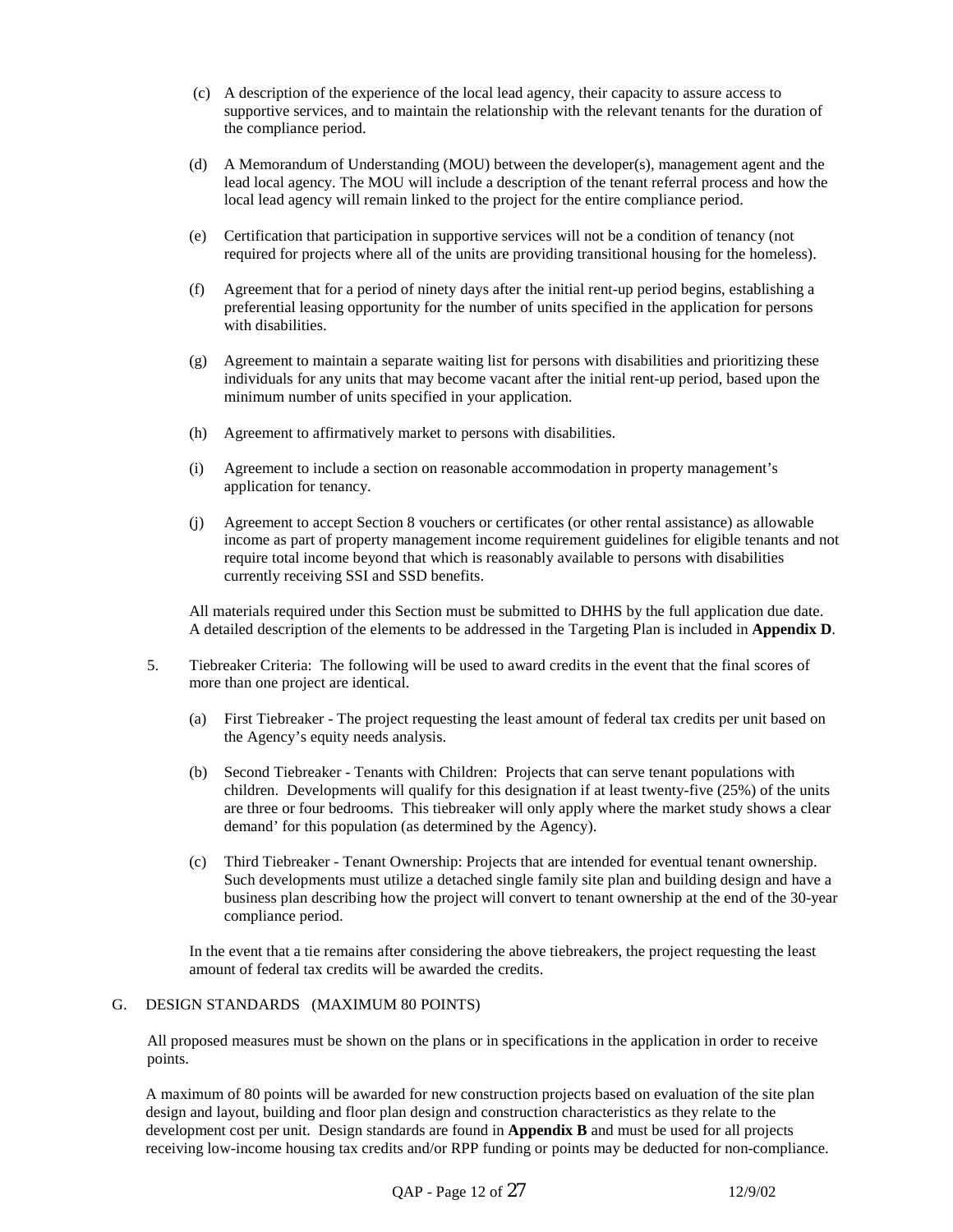- 1. Site plan considerations: A maximum of 15 points will be given for projects which
	- Propose an attractive, scattered building layout focusing on visual appeal and privacy;
	- Propose site amenities, including playgrounds, gazebos, garden spots, walking trails, picnic areas, ball fields, basketball/tennis courts and exercise rooms, have natural areas with trees between buildings (for new construction); create accessible walks linking buildings to each other, to common areas and to parking; have large open spaces for recreational activities, have a welldesigned entry to the site with attractive signage, lighting and landscaping.

In order to receive points, the items listed above must be clearly indicated on the site drawings.

- 2. Building and floor plan design: A maximum of 45 points will be given for projects which
	- Propose creative and versatile architectural designs. Examples of exterior building designs include broken roof lines, front gables, dormers or front extended facades, wide banding and vertical and horizontal siding applications, some brick veneer, front porches and attractive deck rail patterns.
	- Propose open, flowing floor plans. Examples include spacious kitchens, bathrooms, living rooms and dining rooms, dwelling units that exceed minimum square footages, bedrooms that exceed minimum square footages, bathrooms that are large with vanities and open floor spaces, kitchens that provides an abundance of counter top working space and cabinets, availability of storage space other than bedroom closets, and the adequacy of closet space, including large walk-in closets.
- 3. Construction characteristics: A maximum of 20 points will be given to projects which
	- Propose low maintenance, high durability, energy efficient products, and quality components. Examples include: High-grade vinyl or VC tile in kitchens, bathrooms, entryways, and laundry areas.
	- Propose energy efficient components that exceed Agency and/or building code minimum standards.
	- Propose measures to provide good attic and roof ventilation, use vinyl or aluminum windows and steel insulated exterior doors.
	- Propose to use quality exterior siding, such as vinyl, hardiplank, or brick veneer and have prefinished aluminum exterior trim, including fascia, soffit, and porch posts.
- 4. Completion of previously approved projects: Negative points will be assessed for projects with owners, or Principals of prior project(s) that were not built in accordance with the plans and specifications on which such prior project(s') Design Standards score was based, if deviation from such plans and specifications results in conditions that would justify a reduction in that prior project(s') original Design Standards score $(s)$ . The number of negative points assessed to the project in the current year will be equal to the cumulative number of points by which each such prior project's original Design Standards score would have been so reduced to reflect the deviation, adjusted to reflect any change in the scale of the Design Standards scoring. For example, if the reduction in the prior project's Design Standards score as a result of the deviation from its plans and specifications is determined to be 10 points based on a scale of 50 maximum Design Standards points at the time such prior project was awarded credits, if there is a current scale of 100 maximum Design Standards points, the negative points assessed to the current project based on that prior project's deviation from its plans and specifications would be 20 points. Design and construction changes approved in writing by the Agency will not result in any negative points assessed under this Section.

# H. CRITERIA FOR SELECTION OF REHABILITATION PROJECTS

In order to be eligible for funding, a project must a) have committed mortgage subsidies from a local government in excess of \$5,000 per unit or federal project-based rental assistance, b) have been placed in service on or before December 31, 1984 and c) require rehabilitation expenses in excess of \$15,000 per unit (as supported by a physical needs assessment approved by the Agency). The assessment must be performed by a licensed architect or engineer and involve the physical inspection of the site, amenities, dwelling units and any common areas. Rehabilitation expenses include hard construction costs directly attributable to the project, excluding costs for a new community building, as calculated using lines 2 through 7 (less line 6) in the Project Development Cost Description.

The Agency will evaluate applications based on the following ten criteria, which are listed in order of importance. Each will serve both to determine allocations and as a threshold requirement; the Agency may remove an application from consideration if the proposal is sufficiently inadequate in any of the categories.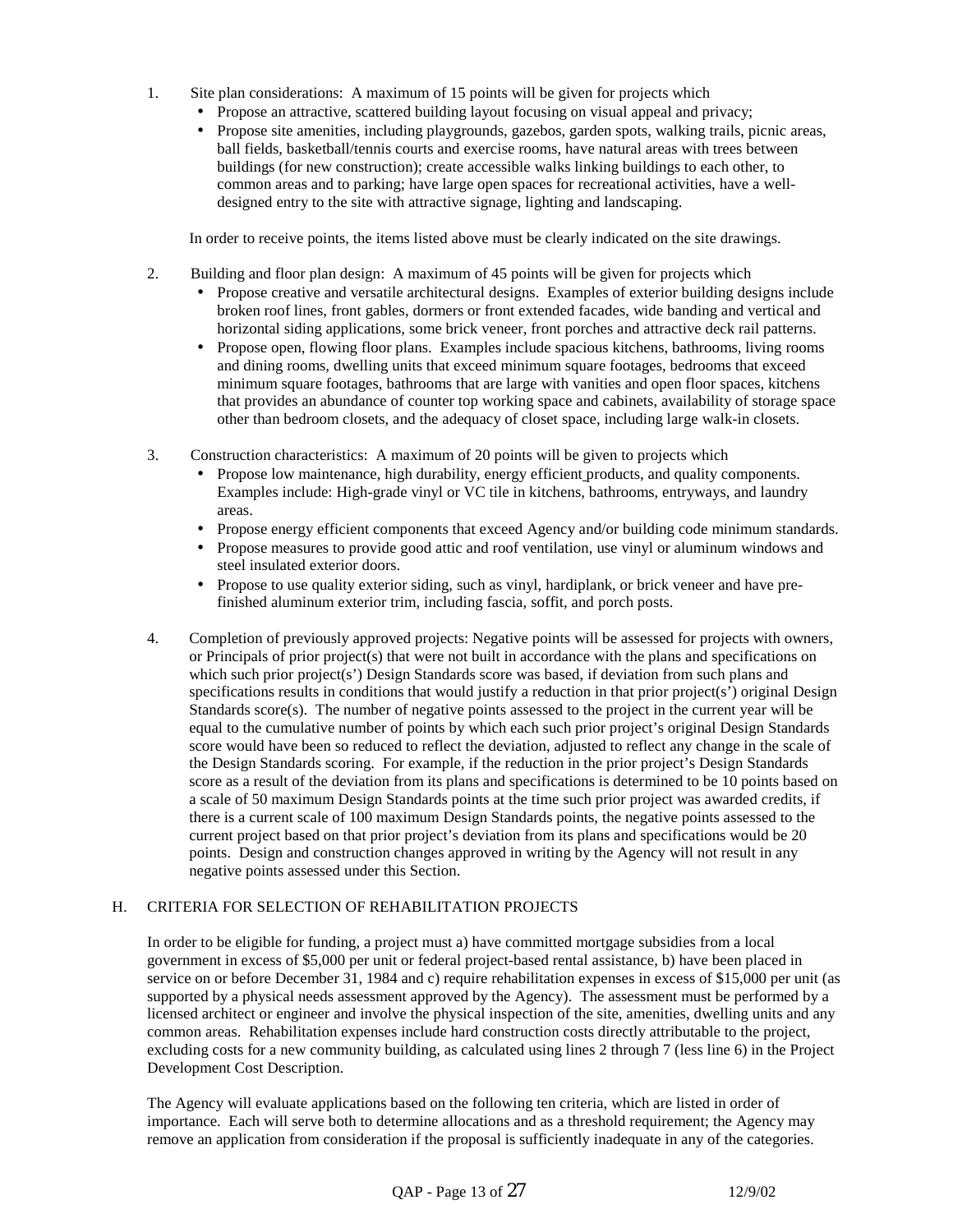- 1. The Agency will give the highest priority to applications proposing to rehabilitate the state's most distressed existing housing. However, buildings that are deteriorated to the point of requiring demolition will not be eligible for credits under this Section.
- 2. The Agency will give priority to applications that propose a scope of work appropriate to the building(s), as reflected in the Physical Needs Assessment. (Proposals should not involve unnecessary work.) Specifically, proposals should involve the following:
	- Making "common areas" handicap accessible, creating or improving sidewalks, installing new roof shingles, adding gutters, sealing brick veneers, applying exterior paint, and resurfacing or re-paving parking areas.
	- Improving site and exterior dwelling lighting, landscaping/fencing, and installing high-quality vinyl or hardiplank siding.
	- Adding gables, porches, dormers or roof sheds.
	- Use energy-efficient related products to replace inferior ones, including insulated windows and doors, and adding additional insulation.
	- Improving heating and cooling units, plumbing fixtures, water heaters, toilets, sinks, faucets and tub/shower units.
	- Improving quality of interior conditions and fixtures, including carpet, vinyl, interior doors, painting, drywall repairs, cabinets, appliances, light fixtures and mini-blinds.
	- Where possible, upgrading bathrooms pursuant to Section IV( $F$ )(3).
- 3. Applications will have a reduced likelihood of being awarded credits to the extent that the purpose is to subsidize an ownership transfer.
- 4. Shortcomings in the above three criteria will be mitigated to the extent that a tax credit allocation is necessary to prevent a) conversion of units to market rate rents or b) loss of government resources (including past, present and future investments).
- 5. The Agency will give priority to applications that have certified Targeting Plans under Section IV(F)(4) and/or mortgage subsidy resources committed as part of the application.
- 6. Applications will have priority to the extent that the rehabilitation improvements are a part of a community revitalization plan and/or will benefit the surrounding community. However, projects in severely distressed areas will have a reduced likelihood of being awarded credits.
- 7. Applications will have a reduced likelihood of being awarded credits based on the number of tenants that would be permanently relocated (including market-rate).
- 8. The Agency will give preference to applications based on the quality of and degree of effort proposed in the temporary and permanent relocation plans.
- 9. While allocation of rehabilitation tax credits is not subject to any regional set-aside, the Agency will consider the geographic distribution of this resource and will attempt to avoid a concentration of awards in any one area of the state.

Projects that are feasible using tax exempt bonds (as determined by the Agency) or involve total development costs in excess of \$5 million or \$100,000 per unit will not be eligible for an award of 9% credits.

### I. PRIORITY FOR ALLOCATION OF BOND CAP

Applicants proposing to use tax-exempt bonds with 4% tax credits must meet all of the requirements of the Plan and **Appendix G** (incorporated herein by reference) to claim such credits. The Committee will allocate the multifamily portion state's tax-exempt bond authority in the following order of priority:

- 1. Projects that serve as a component of an overall HOPE VI revitalization effort.
- 2. Rehabilitation projects.
- 3. Adaptive re-use projects.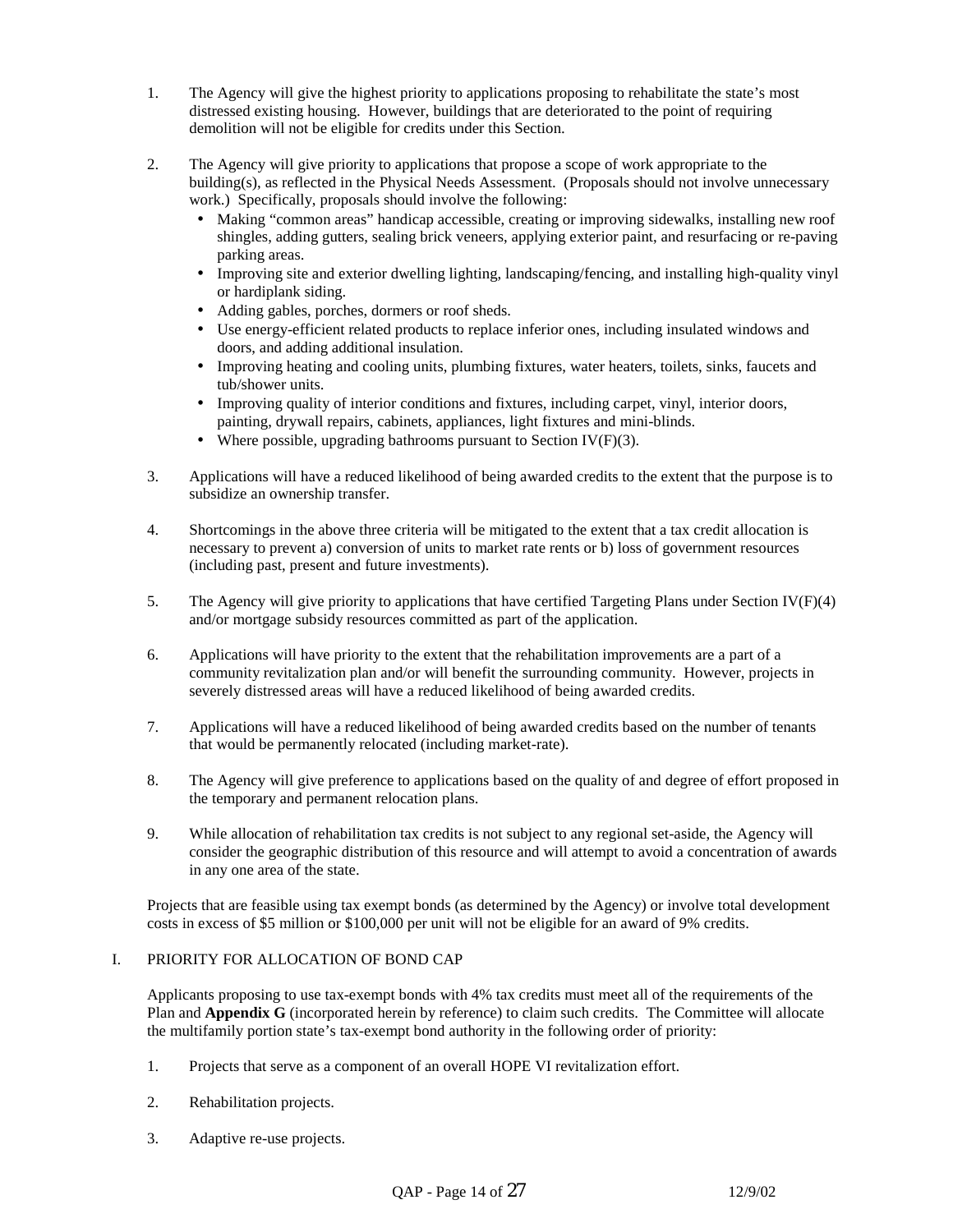4. Other new construction projects.

Applications will only be allocated bond authority if there is enough remaining after awarding all eligible applications in higher priority levels. Within each category, allocation priority will be based on the relevant scoring and threshold requirements of Section IV.

## **V. APPLICATION PROCEDURES AND REQUIREMENTS**

### A. GENERAL

- 1. The Agency may require applicants to submit any information, letter or representation relating to Plan requirements or point scoring as part of the application process. Unless otherwise noted, the Agency may elect to not consider information submitted after the relevant deadline.
- 2. Any misrepresentation, false information or omission in any application document may result in disqualification of that application and any other involving the same owner(s), Principal(s), consultant(s) and/or application preparer(s). Any misrepresentation, false information or omission in the application document may result in a revocation of a credit allocation.
- 3. The Agency may elect to treat applications involving more than one site or population type (family/elderly) as separate for purposes of the Agency's preliminary application process. Each application would require a separate initial application fee. Projects may be considered one application in the full application submission if all sites are secured by one permanent mortgage and are not intended for separation and sale after receipt of the tax credit allocation.
- 4. Applications, correspondence and supporting materials may be submitted to the Agency as follows:

| Deliver to:                           | Mail to:                              |
|---------------------------------------|---------------------------------------|
| North Carolina Housing Finance Agency | North Carolina Housing Finance Agency |
| Rental Investment                     | Rental Investment                     |
| 3508 Bush Street                      | P.O. Box 28066                        |
| Raleigh, NC 27609                     | Raleigh, NC 27611-8066                |

- 5. The Agency will notify the appropriate unit of government about the project after submission of the preliminary application. The Agency reserves the right to reject applications opposed in writing by the chief elected official (supported by the council or board), but is not obligated to do so.
- 6. Applicants may be assessed a \$500 fee for each instance of failure to comply with a written requirement of the tax credit application process (whether or not such requirement is in the Plan).

### B. APPLICATION PROCESS

- 1. The Agency will send site score information to each applicant (upon request) after publication of the preliminary scores. The market analyst will send studies to the Agency and applicant.
- 2. Applicants may request a factual review of their project's preliminary site score. Review requests (and any supporting materials) must be submitted to the Agency and include a processing fee of \$500. The review will be limited to errors of fact, not of analysis.
- 3. The market score will not be subject to review or appeal. However, applicants will have an opportunity to revise their project (unit mix, targeting) based on the market analyst's recommendations; such revisions may increase the market score. Any revisions must be submitted in writing to both the market analyst and to the Agency.
- 4. Applicants for rehabilitation projects will receive a preliminary evaluation and recommendations from the Agency.
- 5. The deadlines for this Section are listed in Section III(A).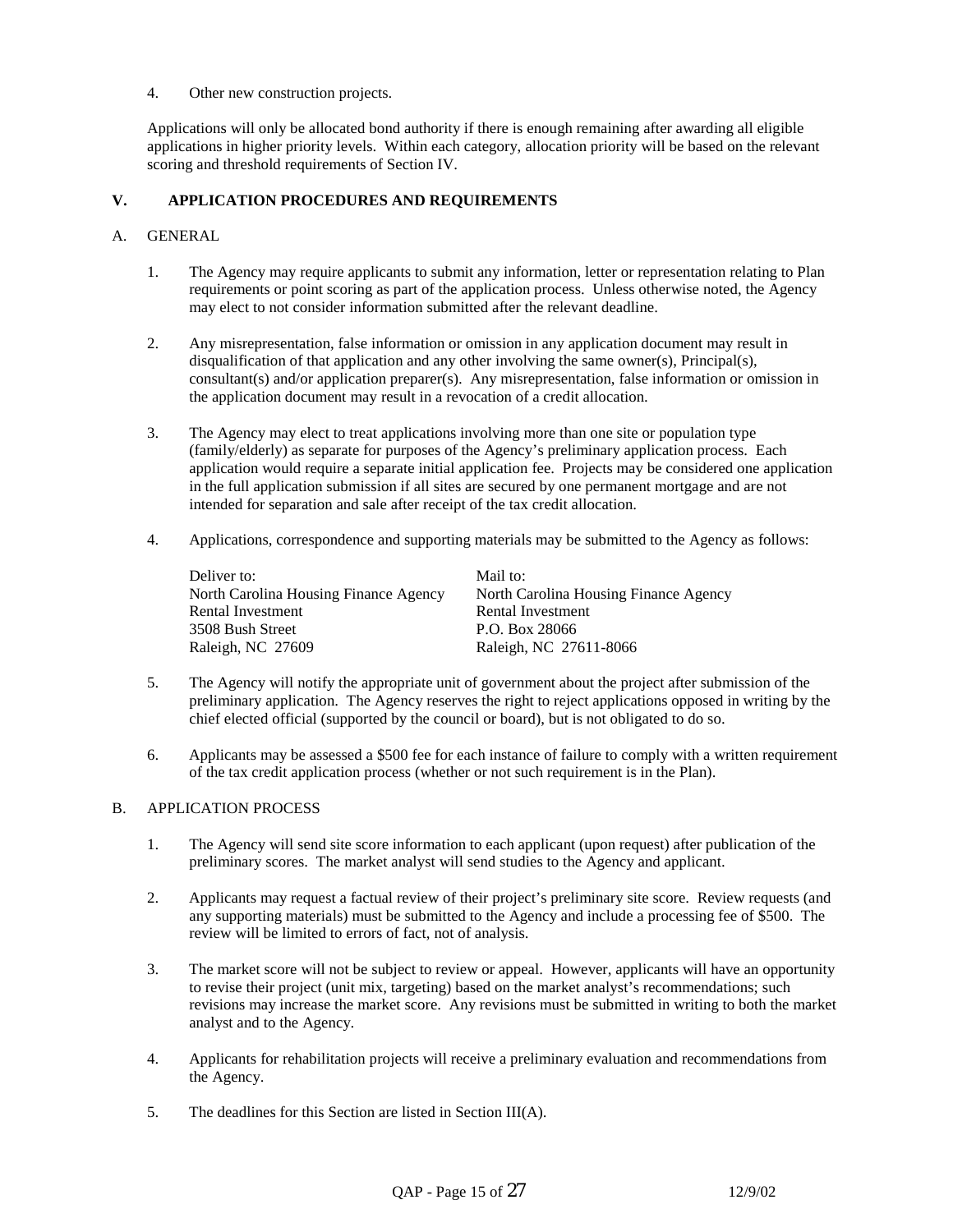## **VI. GENERAL REQUIREMENTS**

### A. GENERAL THRESHOLD REQUIREMENTS FOR PROJECT PROPOSALS

1. Projects with Historic Tax Credits: Buildings either must be on the National Register of Historic Places or approved for the State Housing Preservation Office's study list at the time of the full application. Evidence of meeting this requirement should be provided.

### 2. Nonprofit Set-Aside:

For purposes of being considered as a nonprofit sponsored application under Section II(C), each nonprofit entity involved in a project must: (a) be qualified under Section  $501(c)(3)$  or (4) of the Code, (b) be domesticated in North Carolina for at least 12 months prior to submitting an application, (c) have local community involvement on the board of directors, (d) materially participate (or a qualified corporation must materially participate), as defined under federal law, in the acquisition, development, ownership, and ongoing operation of the property for the entire compliance period, (e) have as one of its exempt purposes the fostering of low-income housing (f) own (or its qualified corporation own), directly or indirectly, an equity interest in the applicant, (g) be (or its qualified corporation be) a managing member or general partner of the applicant, and (h) must submit a narrative statement, certified by a resolution of the nonprofit's Board of Directors, with the full application describing the nonprofit's plan for material participation during the development of the project and compliance period.

The Agency reserves the right to make a determination that the nonprofit owner is not affiliated with or controlled by a for-profit entity or entities other than a qualified corporation. There can be no identity of interest between any nonprofit owner and for-profit entity, other than a qualified corporation.

- 3. Environmental Hazards: All projects involving use of existing structures must submit a hazardous material report which provides the results of testing for asbestos containing materials, lead based paint, Polychlorinated Biphenyls (PCBs), underground storage tanks, petroleum bulk storage tanks, Chlorofluorocarbons (CFCs), and other hazardous materials. The testing must be performed by professionals licensed to do hazardous materials testing. A report written by an architect or building contractor or developer will not suffice. A plan and projected costs for removal of hazardous materials must also be included.
- 4. Appraisals: The Agency will not allow the project budget to include more for land costs than its appraised market value. Any project budgeting more than \$5,000 per acre toward land costs must submit with the full application a real estate "as is" appraisal prepared by an independent, state certified appraiser in compliance with the Uniform Standards of Professional Appraisal Practice. The Agency may require appraisals in its discretion where cost per acre is below this amount. Appraisals for rehabilitation and adaptive re-use projects must break out the land and building values from the total value.
- 5. Concentration: Projects cannot be in areas of minority and low-income concentration (measured by comparing the percentage of minority and low-income households in the site's census tract with the community overall). The Agency may make an exception for projects in economically distressed areas which have Community Revitalization Plans with public funds committed to support the effort.
- 6. Displacement: In every instance of tenant displacement, the applicant must supply with the full application a plan describing how displaced persons will be relocated, including a description of the costs of relocation. The applicant is responsible for all relocation expenses, which must be included in the project's development budget. Applicants must also comply with either the Uniform Relocation Assistance and Real Property Acquisition Policies Act of 1970 if using RPP or federal funds, or **Appendix F** if not.
- 7. Tax Information Authorization: IRS Revenue Ruling 9-98 establishes a process for the Agency to obtain tax credit background information of applicants. The Agency has signed a Memorandum of Understanding with the Internal Revenue Service in order to implement this process. Applicants must submit an executed IRS Form 8821 with their full applications; every owner should submit a separate form. The IRS will provide the Agency with all federal tax information pertaining to low-income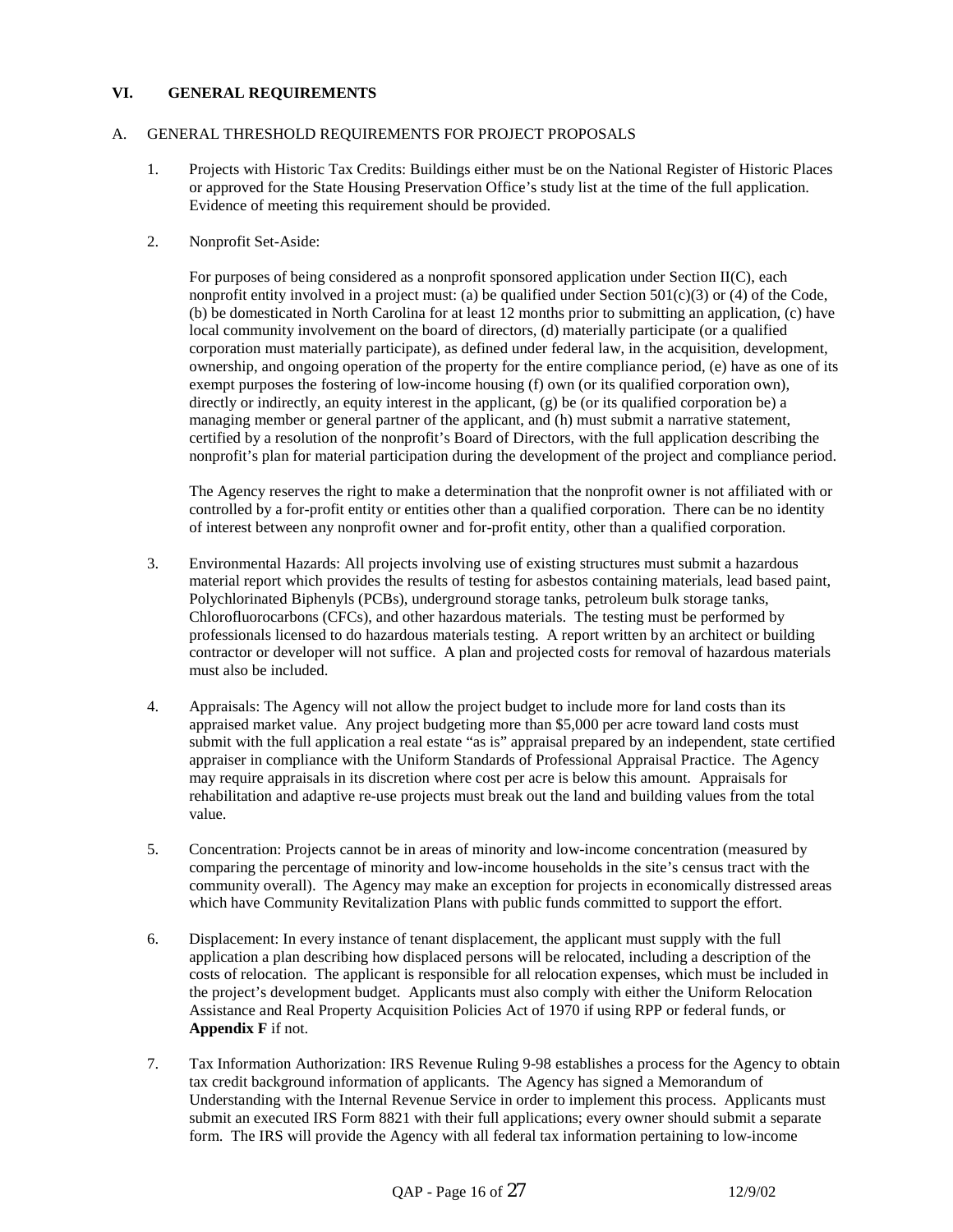housing tax credits, including audit findings and assessments for all tax periods specified on Form 8821, Tax Information Authorization.

8. Feasibility: The Agency will not allocate tax credits or RPP funding to an application that will have difficulty being completed and/or operated for the compliance period. Examples include projects that may not secure an equity investment or maintain adequate cash flow.

### B. UNDERWRITING THRESHOLD REQUIREMENTS

The following minimum financial underwriting requirements apply to all projects. Projects that cannot meet these minimum requirements, as determined by the Agency, will not receive credits or RPP funding.

1. Loan Underwriting Standards:

 Projects applying for tax credits only will be underwritten with rents escalating at three percent (3%) and operating expenses escalating at four percent (4%).

 All projects will be underwritten assuming a constant seven percent (7%) vacancy and must reflect at least a 1.15 Debt Coverage Ratio (DCR) for the term of any debt financing on the project. Projects with no debt service (100% equity projects) must demonstrate a minimum net cash flow equal to three percent (3%) of the total operating expenses.

 RPP loans will be underwritten using a 20 year term and a two percent (2%) interest rate. The Agency may, in its discretion, alter these terms to ensure project feasibility. Rents for projects utilizing HOME funds will not exceed the Fair Market Rents established by HUD. Underwriting of applications with a commitment from RD will incorporate the requirements of that program, and any RPP loan will have a 30 year term (fully amortizing) and zero percent (0%) interest.

2. Operating Expenses:

Assumptions for projects over 16 units:

- New construction (excluding adaptive re-use): \$2,300 per unit per year not including taxes, reserves and resident support services
- Renovation (includes rehabilitation and adaptive re-use): \$2,500 per unit per year not including taxes, reserves and resident support services.

Owner projected operating expenses will be used if they are higher than Agency minimums. The proposed management agent (or management staff if there is an identity of interest) must sign a statement (to be submitted with the full application) agreeing that the operating expense projections are reasonable.

3. Equity Pricing:

 The Agency will conduct a survey of tax credit equity investors to determine appropriate pricing assumptions. Projects will be underwritten using the greater of this amount and the applicant's projection.

 Equity should be calculated net of any syndication fees. Bridge loan interest typically incurred by the syndicator to enable an up front payment of equity should not be charged to the project directly, but be reflected in the net payment of equity. Equity should be based on tax credits to be used by the investor(s), excluding those allocated to the Principals unless these entities are making an equity contribution in exchange for the tax credits.

Applicants should use no more than the April 2003 AFR in preparing equity estimates.

- 4. Reserves:
	- (a) Rent-up Reserve: Required for all except bond financed projects. A reasonable amount should be established based on the projected rent-up time considering the market and target population, but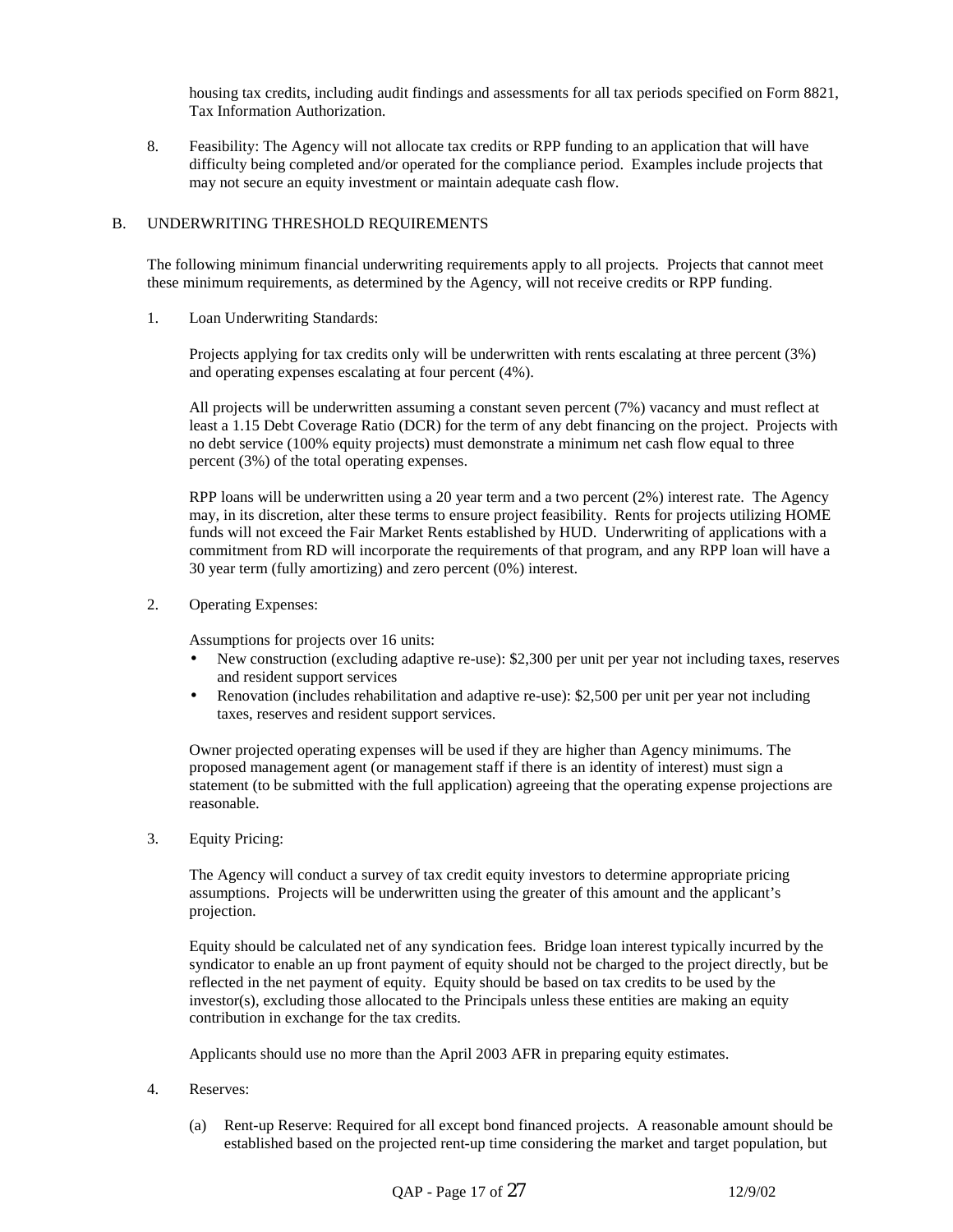in no event shall be less than \$300 per unit. These funds should be available to the management agent to pay rent-up expenses incurred in excess of rent-up expenses budgeted for in the project development costs. The funds are to be deposited in a separate bank account and evidence of such transaction provided to the Agency 90 days prior to the expected placed in service. All funds remaining in the rent-up reserve at the time the project reaches ninety-three (93%) occupancy must be transferred to the project operating reserve account.

For those projects receiving loan funds from RD, the 2% initial operating and maintenance capital established by RD will be considered the required rent-up reserve deposit.

(b) Operating Reserve: Required for all projects except those receiving loan funds from RD. The operating reserve will be based on six month's debt service and operating expenses, and must be maintained the duration of the low-income use period.

Projects receiving RPP funds must capitalize the operating reserve account prior to the RPP loan closing. The Agency must approve any withdrawals from the operating account to meet project's operating deficits.

The operating reserve can be funded by deferring the developer's fees of the project. If this method is utilized, the deferred amounts owed to the developer can only be repaid from cash flow if all required replacement reserve deposits have been made. For tax credit projects where no RPP loan applies, the operating reserve can be capitalized by an equity pay in up to one year after certificate of occupancy is received. This will be monitored by the Agency.

For applicants seeking 4% housing credits with tax-exempt bond financing, the operating reserve will be based on four month's debt service and operating expenses. The period for which this reserve must be maintained can be established by the bond issuer.

(c) Replacement Reserve: All new construction projects must budget replacement reserves of \$250 per unit per year. Rehabilitation and adaptive re-use projects must budget replacement reserves of \$350 per unit per year. The replacement reserve must be capitalized from the project's operations, escalating by four percent (4%) annually. Projects with an RPP loan must have Agency approval of withdrawals for capital improvements throughout the term of the loan.

 In both types of renovation projects mentioned above, the Agency reserves the right to increase the required amount of annual replacement reserves if the Agency determines such an increase is warranted after a detailed review of the project's physical needs assessment.

 For those projects receiving RD loan funds, the required funding of the replacement reserve will be established, administered and approved by RD, and the replacement reserve will not escalate annually.

 Funds remaining in the operating and replacement reserve accounts at the end of the RPP loan term must be used for project maintenance costs approved by the Agency or applied against the loan.

5. Deferred Developer Fees:

 Developer fees can be deferred to cover a gap in funding sources as long as the entire amount will be paid within 10 years, pursuant to the standards required by the IRS to stay in basis. Payment projections must not negatively impact the operation of the project, using Agency underwriting standards. Nonprofit organizations must include a resolution from the Board of Directors allowing such a deferred payment obligation to the project. The developer may not charge interest on the deferred amount in excess of the long term AFR.

6. Financing Commitment:

 For all projects proposing **private** permanent financing, a letter of intent is required. This letter should clearly state the term of the loan is at least 18 years, how the interest rate will be indexed and the current rate at the time of the letter, the amortization period, any prepayment penalties, anticipated security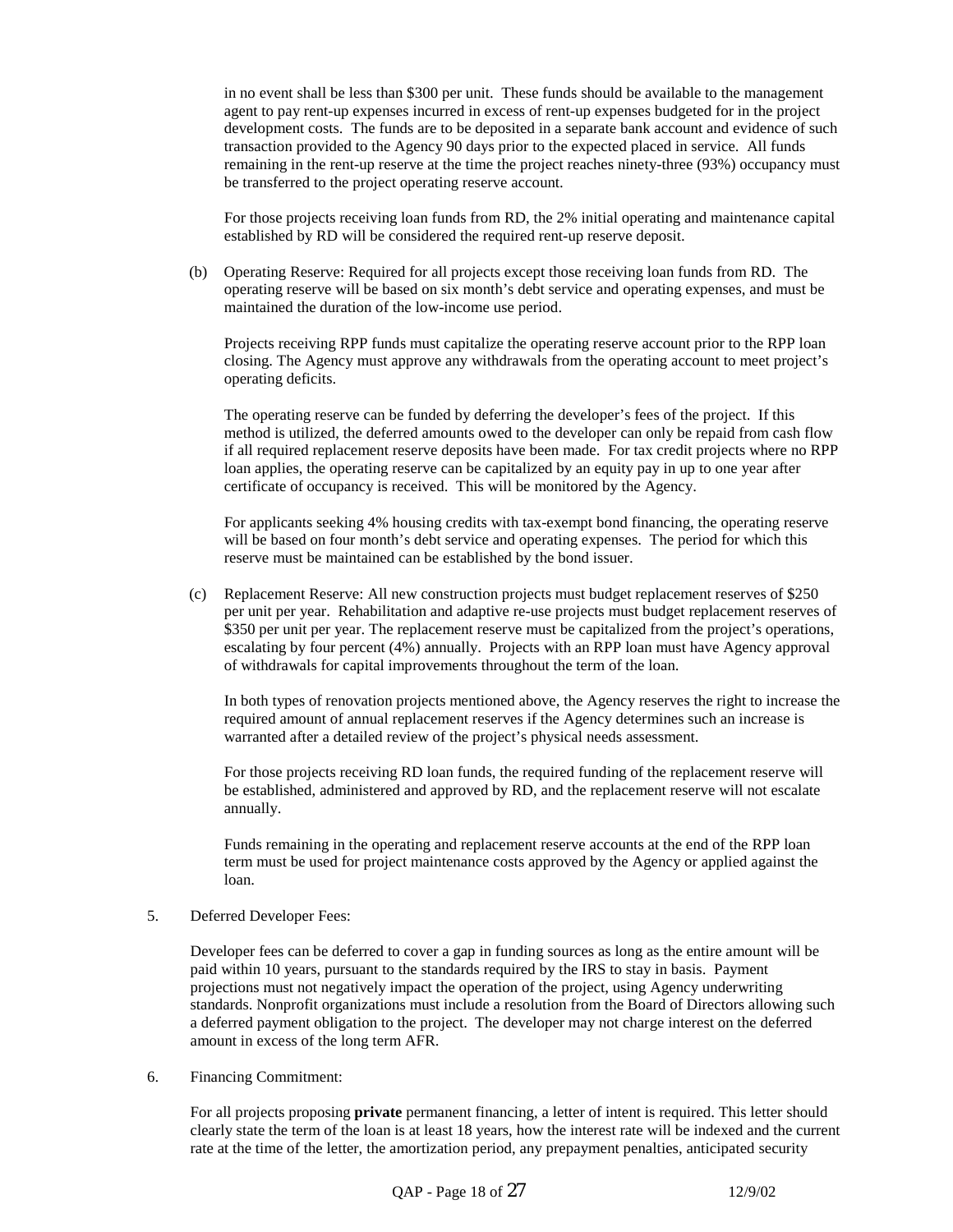interest in the property and lien position. The interest rate must be fixed and no balloon payments may be due for 18 years. The bank must complete a cover letter using the format approved by the Agency, and submit it with the letter of intent. Applicants must submit a letter of commitment for financing within 90 days of receiving an award of tax credits.

 For all projects proposing **public** permanent financing, binding commitments are required to be submitted by the full application due date. All loans must have a fixed interest rate and no balloon payments for at least 18 years after project completion. A binding commitment is defined as a letter, resolution or binding contract from a unit of government. The same terms described for the letter of intent (using the format approved by the Agency) from a private lender must be included in the commitment.

 Applications may only include one set of proposed funding sources; the Agency will not consider multiple financial scenarios. A project will be ineligible for allocation if any of the listed funding sources will not be available in an amount or under the terms described in the application. The Agency may, in its discretion, waive this limitation if the project otherwise demonstrates financial feasibility.

 It is not necessary to have AHP or NC Division of Community Assistance (DCA) CDBG subsidy commitments in place at the time of the application. All projects applying for tax credits and the CDBG subsidy must submit the application to DCA at the same time as the Agency's application deadline. However, the Agency will only consider AHP financing that has been submitted in the FHLB's first offering round of the calendar year. AHP and CDBG financing must be committed by August 1, 2003. (The deadline for consideration of AHP and CDBG funding in the 2004 cycle will be the full application date.) Public lenders must submit a cover letter using the format approved by the Agency.

- 7. Developer/Builder Fees:
	- (a) Developer's fees shall be a maximum of fifteen percent (15%), or a lesser percentage adjusted for project size as described below. The Agency calculates developer's fees by adding lines 2-36 less lines 8 and 9 from the Project Development Cost Description in the application and multiplying by the applicable percentage to determine the maximum allowable developer fee.

| up to 64 units | 15%   |
|----------------|-------|
| $65-112$ units | 12.5% |
| 113 units plus | 10%   |

 In addition to the fees described above, a maximum developer's fee of four percent (4%) is allowed on the acquisition cost of buildings (not including land value/cost).

- (b) Builder's general requirements shall be limited to six percent (6%) of hard costs.
- (c) Builder's profit and overhead shall be limited to ten percent (10%) (8% profit, 2% overhead) OF TOTAL HARD COSTS including general requirements.
- (d) Where an identity of interest exists between the owner and builder, the builder's profit and overhead shall be limited to eight percent (8%) (6% profit, 2% overhead).
- 8. Consulting Fees: Consulting fees for a project must be paid out of developer fees, so that the aggregate of any consulting fees and developer fees is no more than the maximum developer fee allowed to that project.
- 9. Architects' Fees: For new construction projects, the architects' fees, including design and inspection fees, shall be limited to six percent (6%) of the total hard costs plus general requirements, overhead, profit and construction contingency (total of lines 2 through 10 on the Project Development Cost Description).
- 10. Investor Services Fees: Investor services fees must be paid from net cash flow and not be calculated into the minimum debt coverage ratio.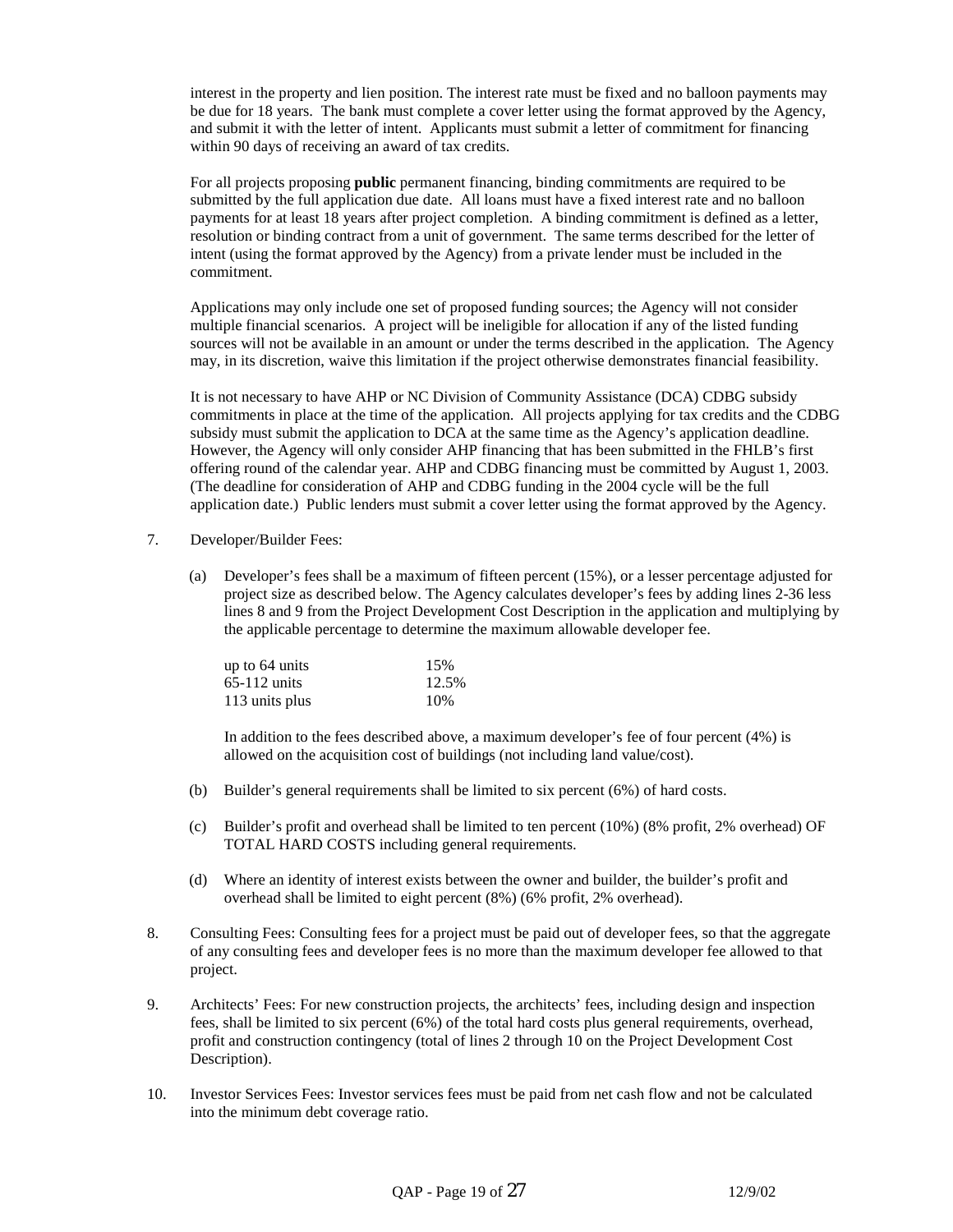- 11. Project Contingency Funding: All new construction projects shall have a hard cost contingency line item of NO LESS OR NO MORE THAN three percent (3%) of total hard costs, including general requirements, builder profit and overhead. Rehabilitation and adaptive re-use projects shall include a hard cost contingency line item of NO LESS OR NO MORE THAN six percent (6%) of total hard costs.
- 12. Project Ownership: There must be common ownership between all units and buildings within a single project for the duration of the compliance period.
- 13. Section 8 Project-Based Rental Assistance: For all projects that propose to utilize Section 8 projectbased rental assistance, the Agency will underwrite the rents according to the tax credit and HOME limits. These limits are based on data published annually by HUD. If the Section 8 contract administrator is willing to allow rents above these limits, the project may receive the additional revenue in practice, but Agency underwriting will use the lower revenue projections regardless of the length of the Section 8 contract.

 Given the uncertainty of long-term federal commitment to Section 8 rental assistance, the Agency considers underwriting to the more conservative revenue levels to best serve the project's long-term financial viability.

## **VII. POST-AWARD PROCESSES AND REQUIREMENTS**

## A. GENERAL REQUIREMENTS

- 1. The tax credit reservation amount will be the total anticipated qualified basis amount multiplied by eight and one half percent (8.5%), or three and three quarters percent (3.75%) for the 4% credit. The actual tax credits allocated will be the lesser of the tax credits reserved, the applicable federal rate multiplied by qualified basis (as approved by the Agency), or the amount determined by the Agency pursuant to its evaluation as required under Section 42(m)(2) of the Code.
- 2. Ownership entities must a) have final site control over the property (deed or land lease) by October 31, 2003, b) expend ten percent (10%) of the project's reasonably expected basis and c) submit to the Agency a completed carryover agreement and cost certification by November 14, 2003. (This requirement also applies to projects with partial allocations.) Failure to meet these deadlines will preclude the project from participation in the state credit program. Pursuant to Section VI(B)(6), the Agency may determine that an awarded application listing state tax credits as a source of funding is ineligible for allocation due to failure to comply with the requirements of this Section. Projects will be required to elect a project-based allocation.
- 3. Once approved, the ownership entity will proceed to acquire, construct or rehabilitate the project. The ownership entity is required to update the Agency on the progress of development by submitting a Project Status Report. Sixty days prior to occupancy, the Agency must be notified in writing of the targeted project completion date. Upon completion for occupancy, the ownership entity must notify the Agency and furnish a completed Final Cost Certification form. The cost certification must include all project costs along with a certification for any subsidies the project will receive. Final IRS Section 1.42-17 Regulations effective January 1, 2001 require that the taxpayer of all projects in excess of ten units, which are placed in service after January 1, 2001, regardless of the year of credit allocation, submit a schedule of project costs accompanied by a Certified Public Accountant's (CPA) audit report that details the project's total costs as well as those that may qualify for inclusion in eligible basis under Section 42(d) of the Code. A third party CPA verification is required for cost certification on two or more units. The Agency may require an independent cost analysis.
- 4. Projects must meet all applicable federal, state and local laws and ordinances, including the Code and Fair Housing Act; the Agency may treat any failure to do so as a violation of the Plan.
- 5. Allocated credits may also be returned to the Agency under the following conditions as further described in Treasury Regulation Section 1.42-14: (a) credits have been allocated to a project building that is not a qualified building within the time period required by the Code, for example, because it is not placed in service within the period required under the Code, (b) credits have been allocated to a building that does not comply with the terms of its allocation agreement, (c) credits have been allocated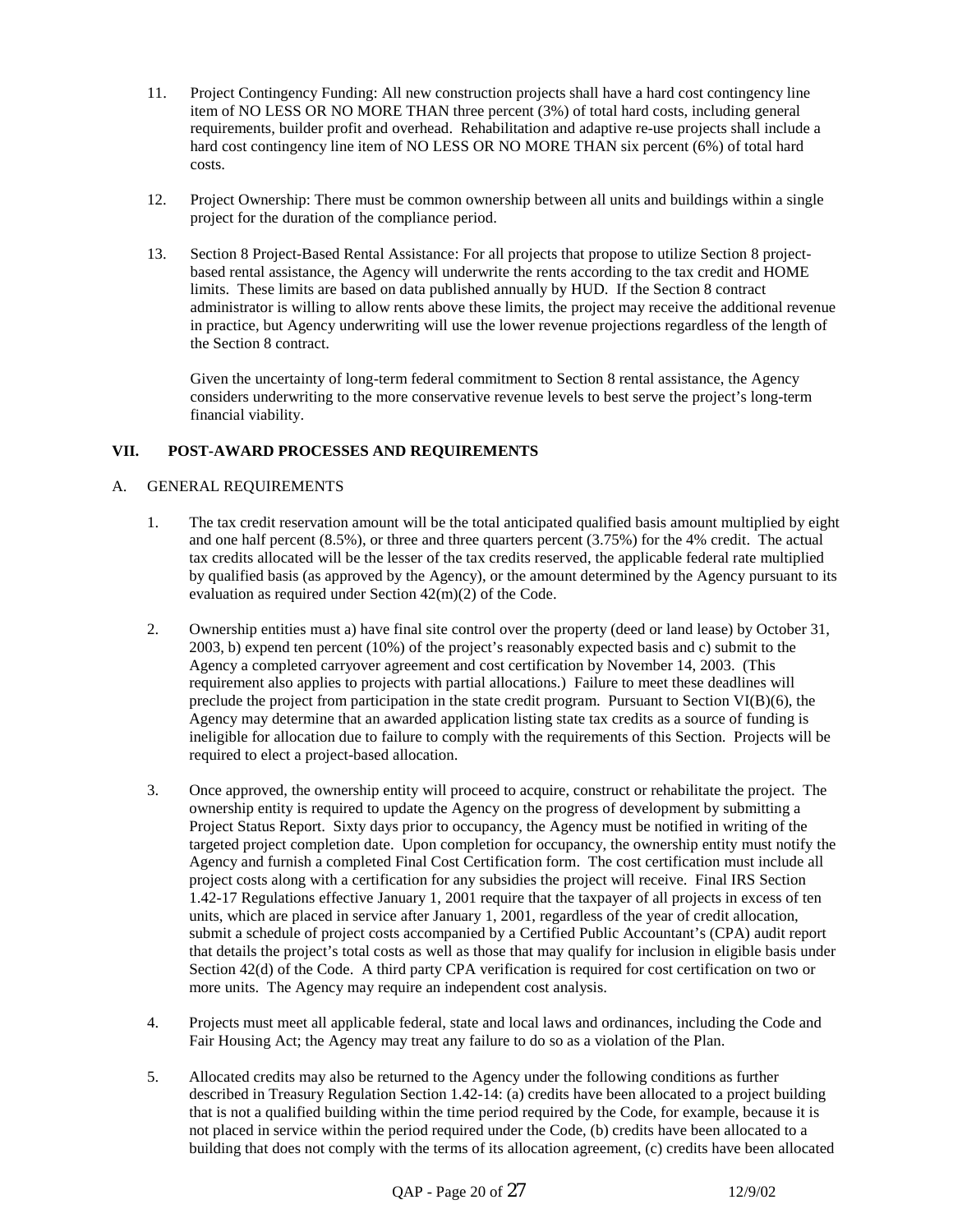to a project that are not necessary for the financial feasibility of the project, or (d) by mutual written agreement between the allocation recipient and the Agency. Returned credits may include credits previously allocated to project that fails to meet the 10% test under Section 42(b)(1)(E)(ii) of the Code after close of calendar year in which allocation was made. Credits that are returned before October 1 in any calendar year are treated as credits returned in that calendar year, and all or a portion of such credits will be reallocated to the next highest ranked project(s) without a full allocation in that region and in that calendar year, pursuant to the terms of the Plan or, in the Agency's discretion, when appropriate and possible, carried over for allocation in the next calendar year. With respect to credits that are returned after September 30 in any calendar year, all or a portion of such credits may also be reallocated to the next ranked project(s) without a full allocation in that calendar year pursuant to the terms of the Plan, or all or a portion of such credits may be treated by the Agency, in its discretion, where appropriate and possible, as credits that are returned on January 1 of the succeeding calendar year to be allocated in that year.

 By the time of the earlier of the date the project is placed in service, in the case of a carryover allocation, or by the 10% cost certification, (a) the ownership entity must have been legally formed, and (b) qualifying expenditures must have been incurred in the ownership entity's name or incurred by the ownership entity pursuant to a reimbursement agreement with a third party and such third party has incurred such expenditures by the time of 10% cost certification, and (3) the ownership entity must have a tax identification number.

- 6. The Agency may conduct construction inspections for adherence to approved final plans and specifications.
- 7. The owner of the project must sign and record the Extended Use Agreement in the county in which the project is located by the end of the first taxable year in which the credits allocated to the project are taken. The owner must have good and marketable title at that time, and must obtain the consent of any lienholder on the project property recorded prior to the Extended Use Agreement (other than a lienholder relative to the financing of the construction of the project that by its terms will be cancelled within one year of the last building in the project being placed in service ) to be bound by the terms of this Extended Use Agreement.
- 8. The Agency may revoke credits after the project has been placed in service in accordance with the Code if the Agency determines that the owner has failed to implement all representations in the application to the Agency's satisfaction.
- 9. Federal form 8609 will not be issued until the owner and/or management company produces evidence of attending a low-income housing tax credit compliance seminar sponsored either by the Agency or a sponsor acceptable to the Agency within the last 12 months. In addition, 8609s will not be issued until the Agency confirms that the monitoring fees have been paid and that the project has adhered to all representations made in the application (including design elements). The Agency may require evidence of escrowed funds to complete landscaping.
- 10. In making application for tax credits, the applicant agrees that the Committee, the Agency, and their designees will have access to any information pertaining to the project. This includes having physical access to the project, all financial records and tenant information for any monitoring that may be deemed necessary to determine compliance with the Code. Applicants are advised that the Agency, on behalf of the Committee, is required to do compliance monitoring and to notify the IRS and the owner of any discovered noncompliance with tax credit laws and regulations, whether corrected or uncorrected. The Agency intends to conduct desk audits and monitoring visits of projects for the purpose of evaluating continuing compliance with tax credit regulations, selection criteria used to award bonus points, ensuring that the project continues to provide decent, safe and sanitary housing. The Agency will periodically modify monitoring procedures to ensure compliance with the requirements set forth in the Code and from time to time amended.

NOTE: Applicants are advised that some portion or all of a project's application may be subject to disclosure to the public under the North Carolina Public Records Act.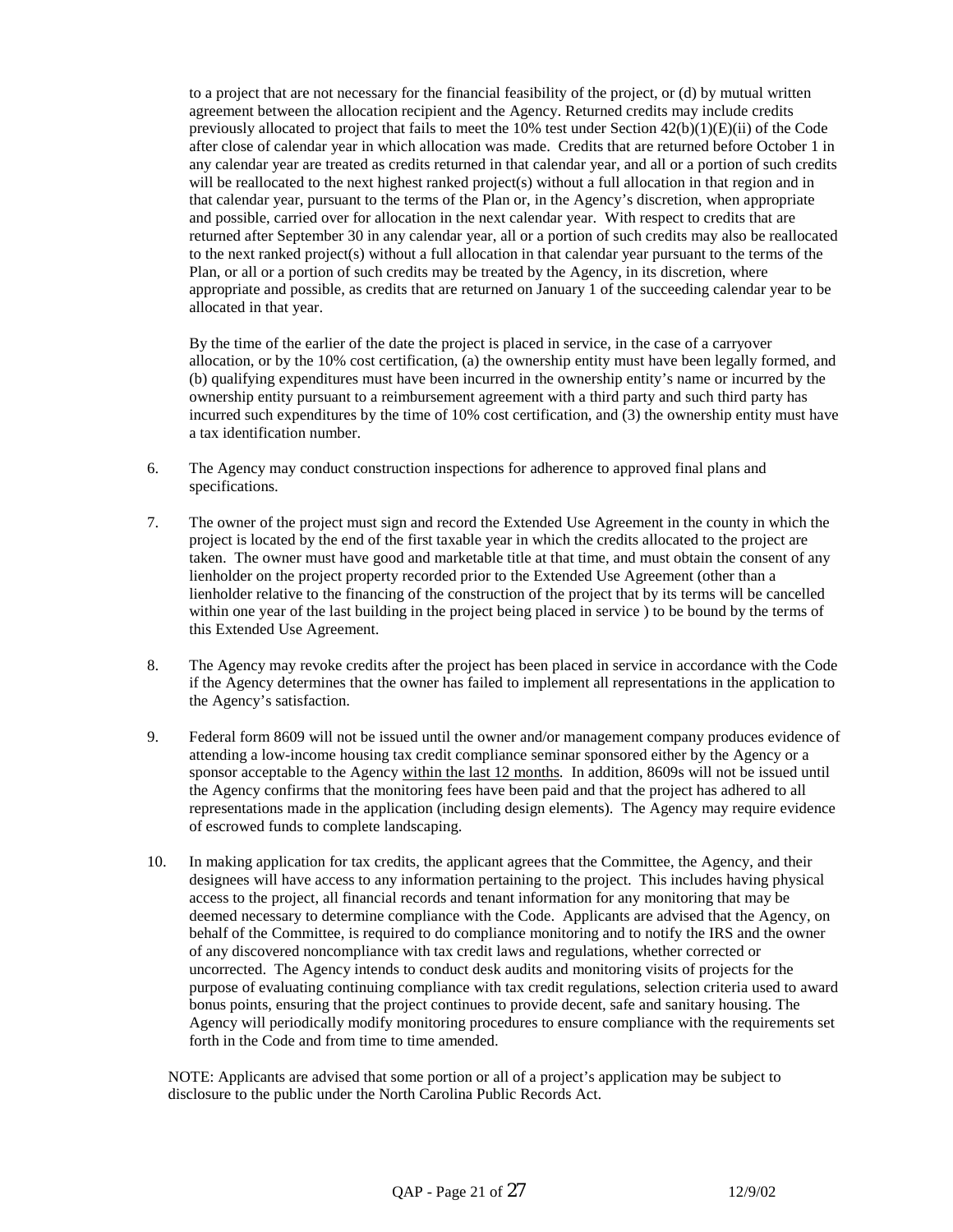## B. STATE TAX CREDITS

As the administrative agent for state credit refunds issued under N.C.G.S. § 105-129.42, the Agency has a responsibility to ensure that ownership entities do not receive resources ahead of corresponding value being created in the project. Therefore the following restrictions will apply to the state tax credit refund program.

- 1. Loan Option: Loans made by the Agency pursuant to N.C.G.S. § 105-129.42(d) will be under terms designed to have an effect similar to the equity generated under the previous state tax credit statute. Such loans will not be closed until the outstanding balance on the first-tier construction financing exceeds the total state credit amount. In other words, the entire loan must be used to pay down a portion of the then existing construction debt.
- 2. Direct Refund Option: The Agency and ownership entity will enter into an escrow agreement with regard to the refund dollars. The agreement will state, among other reasonable limitations, that issuance of the funds under N.C.G.S. § 105-129.42(g)(1) will not occur until all of the following requirements have been met:
	- (a) at least fifty percent (50%) of the activities included in the project's eligible basis have been completed;
	- (b) the Agency and local government inspector have conducted their framing inspections and approved all buildings (including community facilities); and
	- (c) the outstanding balance on the first-tier construction financing exceeds the total state credit amount (the entire refund must be used to pay down a portion of the then existing construction debt).

Ownership entities will have to fully comply with Section  $VII(A)(2)$  of the Plan to be eligible for participation in the state tax credit program. The Agency may adopt other policies regarding the state tax credit after adoption of the Plan. Owners, partners, members, developers or other Principals (and their affiliated entities) that are involved in a violation of any state tax credit requirement or fail to place a project in service after taking a loan or refund may, in the Agency's discretion, be assessed up to forty (-40) negative points or disqualified from participation in Agency programs.

### C. COMPLIANCE MONITORING

Applicants will be required to utilize the TCR Online Internet reporting system (or other system as designated by the Agency) to update the Agency database on project and building information and unit activity. The database should be updated within 30 days of any change in information. Applicants will also be required to submit to the Agency a copy of the IRS form 8609 and Schedule A filed with the IRS for the first year credits are claimed.

The Agency will conduct on-site inspections and desk audits of at least one third of the projects under its jurisdiction. If projects are determined to be in noncompliance, monitoring may occur more often. The desk audit and inspection will include a project review of twenty percent (20%) of the units for the following:

- Tenant eligibility certifications
- Supporting eligibility documentation
- Leases
- Rent record (including utility documentation)
- Compliance with supportive services commitments
- Compliance with special populations targeting requirements (if applicable)
- Compliance with other commitments made in the application
- Inspection for compliance with HUD Uniform Physical Condition Standards

All projects, at a minimum, are expected to meet HUD's Section 8 Uniform Physical Condition Standards and comply with local and state health and building codes throughout the compliance period. A Memorandum of Understanding (MOU) has been executed with RD to accept their physical inspections in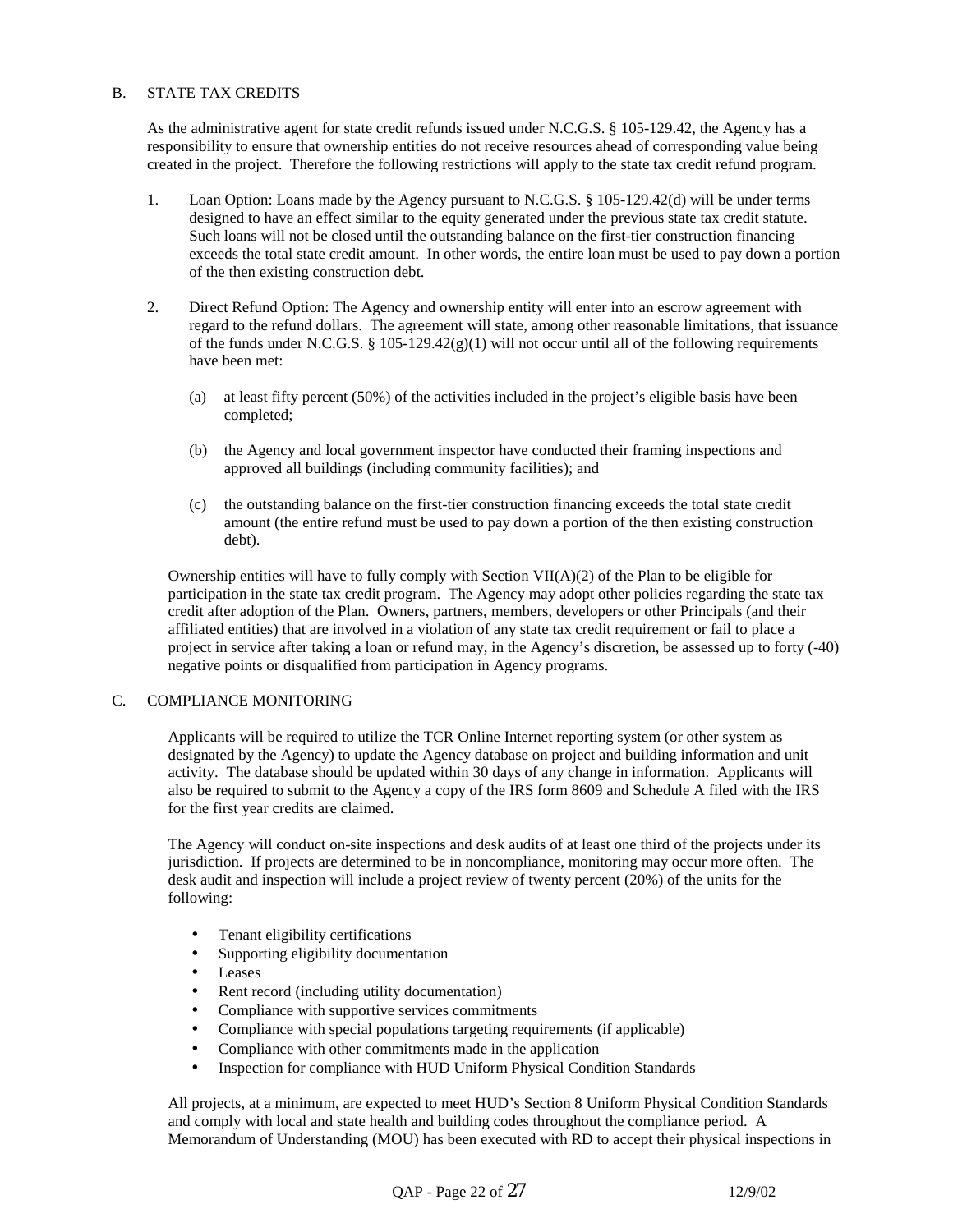lieu of performing the inspection. The Agency will determine when to utilize the MOU. In any event, the Agency will continue to monitor compliance documentation.

The Agency monitor rent levels relative to current median income levels. The Agency may require a window of affordability in calculating rents; owners should refer to the relevant Qualified Allocation Plan.

The county designation will be reviewed on an annual basis and published each year in the Plan. Tenant rents can not exceed the initial window of affordability from the original underwriting for the property without written permission of the Agency. In the event the county designation changes from low to high or high to low, requiring a change in the window of affordability, the Agency will not require a reduction in the existing rent structure. However, rent increases can only be implemented to the extent that they comply with the current required calculation. The Agency may waive this restriction if the ownership entity submits a written request and documentation demonstrating that the property will be financially jeopardized, and that it is unable to pay its operating expenses and debt service requirements while maintaining at least a 1.15 debt coverage ratio.

In mixed-use properties, 100% of the units may be monitored in any building receiving an allocation of tax credits.

The Agency will be monitoring projects to ensure the required monthly deposits to reserve for replacement accounts are made in accordance with the General Requirements.

During the compliance period the Committee and Agency reserve the right to perform an audit of any project that has received an allocation of tax credits. This audit may include an inspection of all buildings, and a review of all tenant records and any document relating to an application for an allocation of credits

The ownership entity of a low-income housing project must keep records (as defined below) for each building within a particular development. These records must be retained by the owner for a minimum of six (6) years beyond the owner's income tax filing date (plus any extensions) for that year. However, first year project records must be maintained for six (6) years beyond the tax filing date of the final year of the project's compliance period(21 years). The ownership entity must annually report to the Agency and maintain records for each qualified low-income building in the project showing:

- Total number of residential rental units in the building (including the number of bedrooms and the size in square feet of each such unit)
- Percentage of residential rental units in the building that are low-income units
- Rent charged on each residential rental unit in the building (including utility allowances)
- The size of each low-income household
- Low-income unit vacancies in the building and documentation of when and to whom the next available units were rented
- Income certification and student status of each low-income tenant
- Documentation to support each low-income tenant's income certification
- Character and use of the nonresidential portion of each building included in the building's eligible basis (this includes separate facilities such as clubhouses or swimming pools whose eligible basis is allocated to each building)

Failure to report annually to the Agency is deemed as noncompliance and is reportable to the IRS.

It is the responsibility of the ownership entity to certify annually to the Agency that the project meets the requirements of whichever set-aside of the Code is applicable to the project. Failure to certify is deemed as noncompliance and reportable to the IRS. This annual certification requires that the ownership entity certify that:

- The project meets the minimum requirements of the 20/50% or 40/60% test under the Code
- There has been no change in the applicable fraction as defined in the Code for any building in the project
- The applicant has received an annual Tenant Income Certification from each low-income resident and documentation to support that certification; or in the case of a tenant receiving Section 8 housing assistance payments, a statement from the PHA certifying the household's size and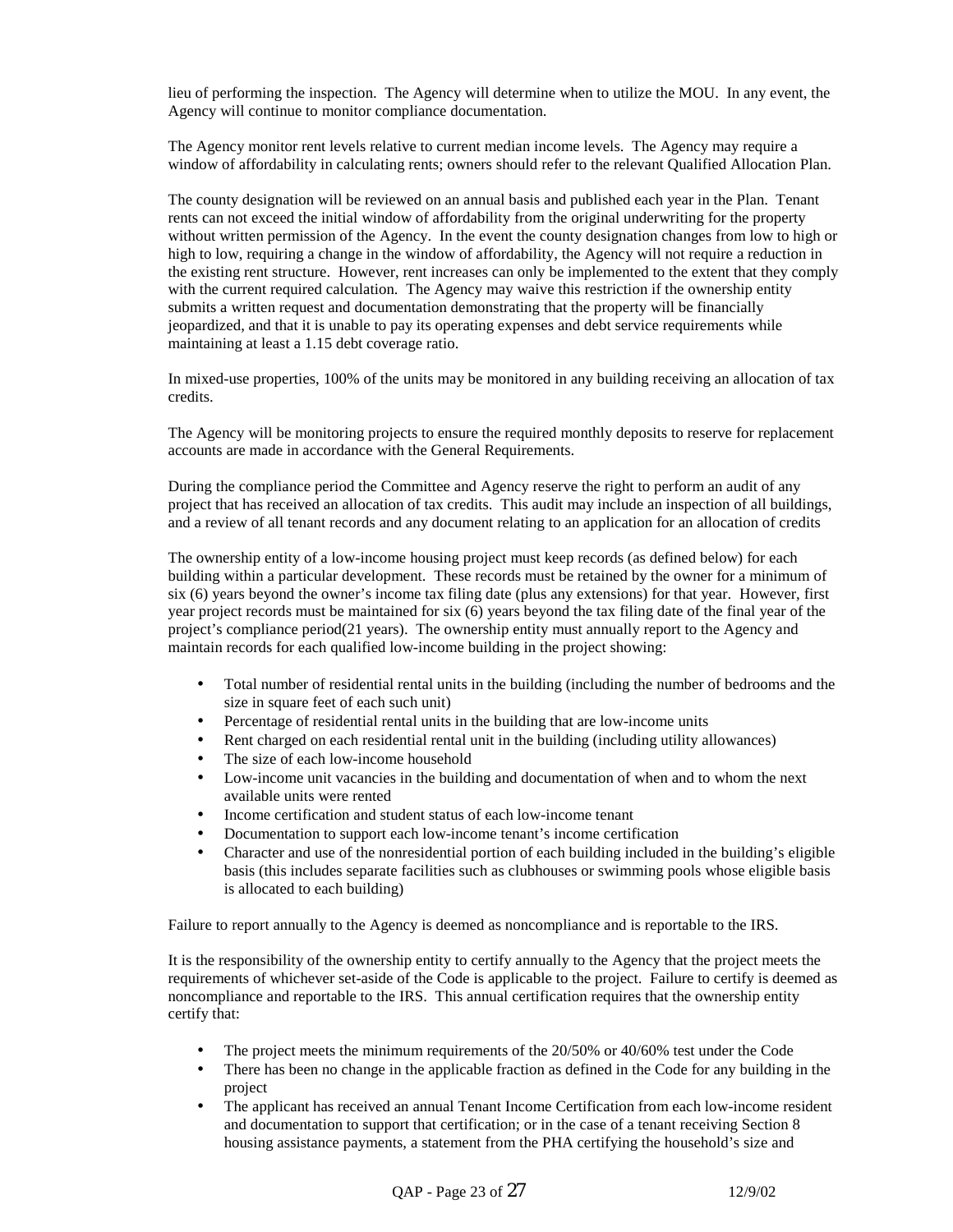amount of gross income; or the owner has a recertification waiver letter from the IRS in good standing that waives the requirement to obtain third party verifications at recertification and has received an annual Tenant Income Certification from each low-income household, and documentation to support the certification at their initial occupancy

- Each low-income unit was rent restricted in accordance with the Code.
- All units in the project are and have been for use by the general public and used on a non-transient basis (except for transitional housing for the homeless)
- No finding of discrimination under the Fair Housing Act has occurred for the Project (a finding of discrimination includes an adverse final decision by HUD, an adverse final decision by a substantially equivalent state or local fair housing agency, or an adverse judgment from a federal court).
- Each building in the project is and has been suitable for occupancy, taking into account local health, safety, and building codes, and the state or local government unit responsible for making building code inspections did not issue a report of a violation for any building or unit in the project
- There has been no change in the eligible basis (as defined in the Code) of any building in the project since last certification
- All tenant facilities included in the eligible basis, such as swimming pools, other recreational facilities, parking areas, washer/dryer hookups, and appliances were provided on a comparable basis without charge to all tenants in the buildings
- If a low-income unit in the project has been vacant during the year, reasonable attempts were or are being made to rent that unit or the next available unit of comparable or smaller size to tenants having a qualifying income before any units were or will be rented to tenants not having a qualifying income
- If the income of tenants of a low-income unit in the project increased above the limit allowed in Section  $42(g)(2)(D)(ii)$  of the Code, the next available unit of comparable or smaller size was or will be rented to residents having a qualifying income
- An extended low-income housing commitment was in effect, including the requirement that an ownership entity cannot refuse to lease a unit because the applicant holds a Section 8 voucher or certificate of eligibility; neither the ownership entity nor the management agent has refused to lease a unit to an applicant based solely on their status as a holder of a Section 8 voucher and the project otherwise meets the provisions, including any special provisions, as outlined in the extended low-income housing commitment
- If the applicant received its credit allocation from the portion of the state ceiling set-aside for a project involving "qualified nonprofit organizations" under Section 42(h)(5) of the Code and its nonprofit entity materially participated in the operation of the development within the meaning of Section 469(h) of the Code
- There has been no change in the ownership or management of the project

The ownership entity of any exempted project must certify to the Agency on an annual basis that the project is in compliance with the requirements of the Code, Rural Development assistance or the taxexempt bond financing guidelines, as applicable. The ownership entity must inform the Agency of any noncompliance or if the owner is unable to make one or more or the required certifications.

The Agency may elect to subcontract the compliance monitoring procedure to other agents.

In the event that any noncompliance with the Code is identified, a discrepancy letter detailing the noncompliance will be forwarded to the ownership entity and management company of the project.

The ownership entity must then respond in writing to the Agency within thirty (30) days after receipt of the discrepancy letter. The response must address all discrepancies individually and must indicate the manner in which corrections will be made. The owner will then have a cure period of sixty (60) days from the date of the discrepancy letter to correct the noncompliance and to provide the Agency with any required documentation or certification. The cure period may be extended for periods of up to six (6) months. Extensions will be based on a determination by the Agency that there is good cause for granting the extension.

The Agency will notify the Internal Revenue Service of any noncompliance within forty-five (45) days after the expiration of the cure period. All corrections made by the ownership entity within the cure period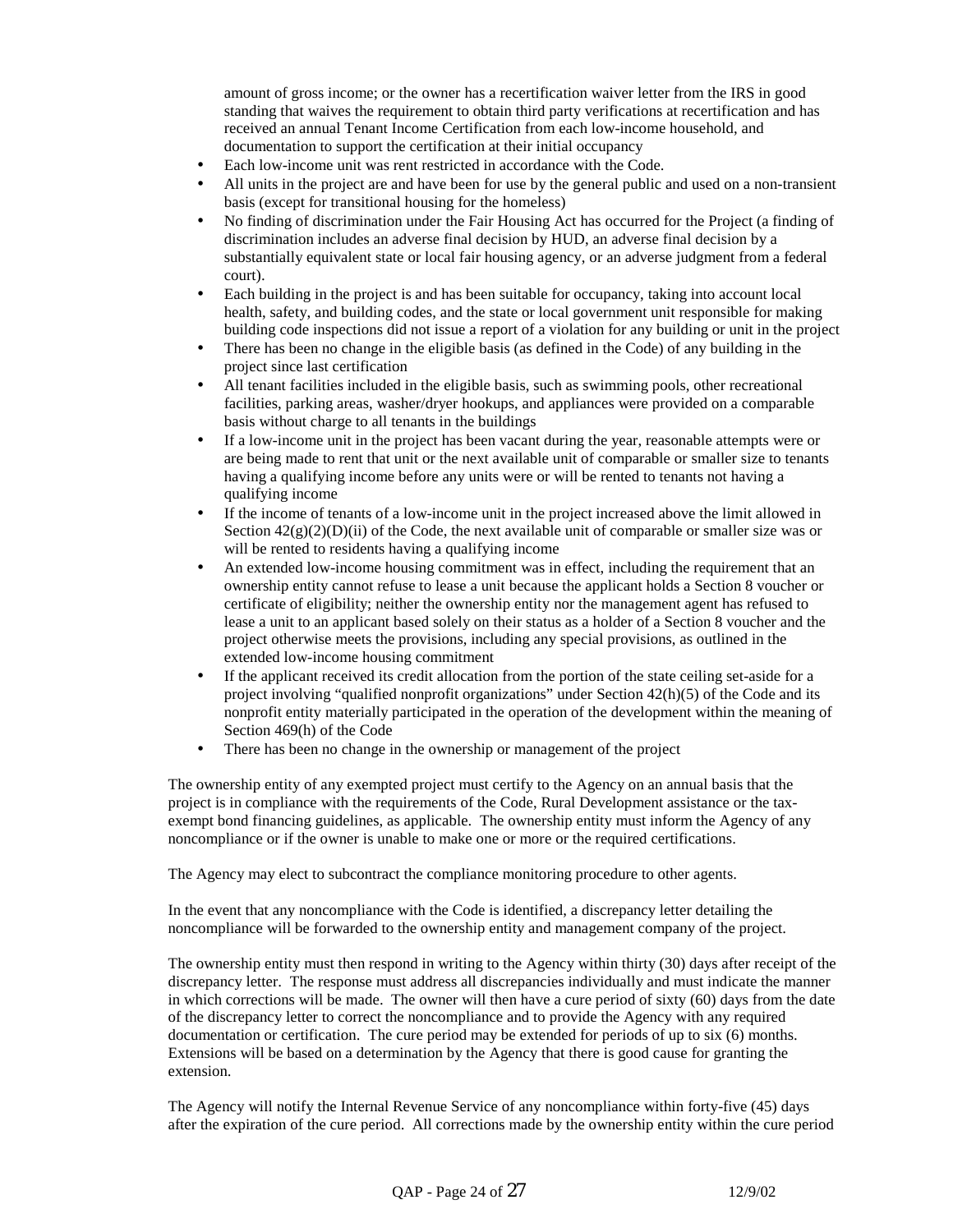will be acknowledged within this notice. A copy of the applicant's response to the noncompliance will accompany the notice to the IRS.

If a potential noncompliance is discovered during a compliance monitoring review, the ownership entity will be required to have its managing agent attend a compliance training session within two months following the compliance monitoring review.

#### **VIII. DEFINITIONS**

The terms listed below will be defined in the Plan as indicated below regardless of capitalization, unless the context clearly indicates otherwise. Terms used in the Plan but not defined below will have the same meaning as under the Code and IRS regulations.

**Affiliate:** As to any person or entity (i) any entity of which a majority of the voting interest is owned by such person or entity, (ii) any person or entity directly or indirectly controlling (10% or more) such person or entity, (iii) any person or entity under direct or indirect common control with any such person or entity, or (iv) any officer, director, employee, manager, stockholder (10% or more), partner or member of any such person or entity or of any person or entity referred to in the preceding clauses (i), (ii) or (iii).

**Applicant:** The entity that is applying for the tax credits and/or any RPP loan funds, as applicable.

**Allowable Development Cost:** Cost upon which the Agency calculates allowable developer fees. Includes lines 2- 36 less lines 8, 9 and 10 in the Project Development Cost Description in the application.

**Community Revitalization Plan:** A plan that has been adopted and with specific funding commitments by one or more unit(s) of government prior to the date of preliminary application to the Agency and includes the following: a clearly delineated geographic target area that includes the project; detailed policy goals (one of which must be safe, decent and affordable housing) and implementation measures along with specific timeframes for the achievement of such policies; housing activities that will occur within at least one-half mile of the project; and at least one community revitalization action that has been initiated and indicates measurable progress.

**Community Service Facility:** Any facility designed to serve primarily individuals whose income is sixty percent (60%) or less of area median income.

**Developer**: Any individual or entity responsible for initiating and controlling the development process and ensuring that all, or any material portion of all, phases of the development process are accomplished. Furthermore, the developer is the individual or entity identified as such in the Ownership Entity Agreement and any and all Development Fee Agreements.

**Displacement:** The moving of a person and/or such person's personal property from their current residence.

**Efficiency Apartment:** A dwelling unit with a minimum of 450 net square footage (assuming new construction) in which the bedroom and living area are contained in the same room. Each unit has a full bathroom (shower/bath, lavatory and water closet) and full kitchen (stove top/oven, sink, full size refrigerator) which is located in a separate room.

**Elderly Housing:** Owners may choose one of the established definitions recognized under federal Fair Housing Law. Owners should read the law and obtain legal guidance to determine compliance.

**Entity**: Without limitation, any general partnership, limited partnership, limited liability company, corporation, joint venture, trust, business trust, cooperative, association, public agency or other entity, other than a human being.

**Gross Square Footage or Floor Area:** Space measured from outside walls to include all building footprints and covered spaces.

**HOME Program Rents:** Generally, projects using RPP loan funds must set rents below the lesser of the rent calculated as affordable for households at fifty (50%) of median income or the Fair Market Rent (FMR) . Users should contact the Agency concerning this calculation if they are unfamiliar with HOME Program rules.

**Homeless Populations:** People who are living in places not meant for habitation (such as streets, cars, parks),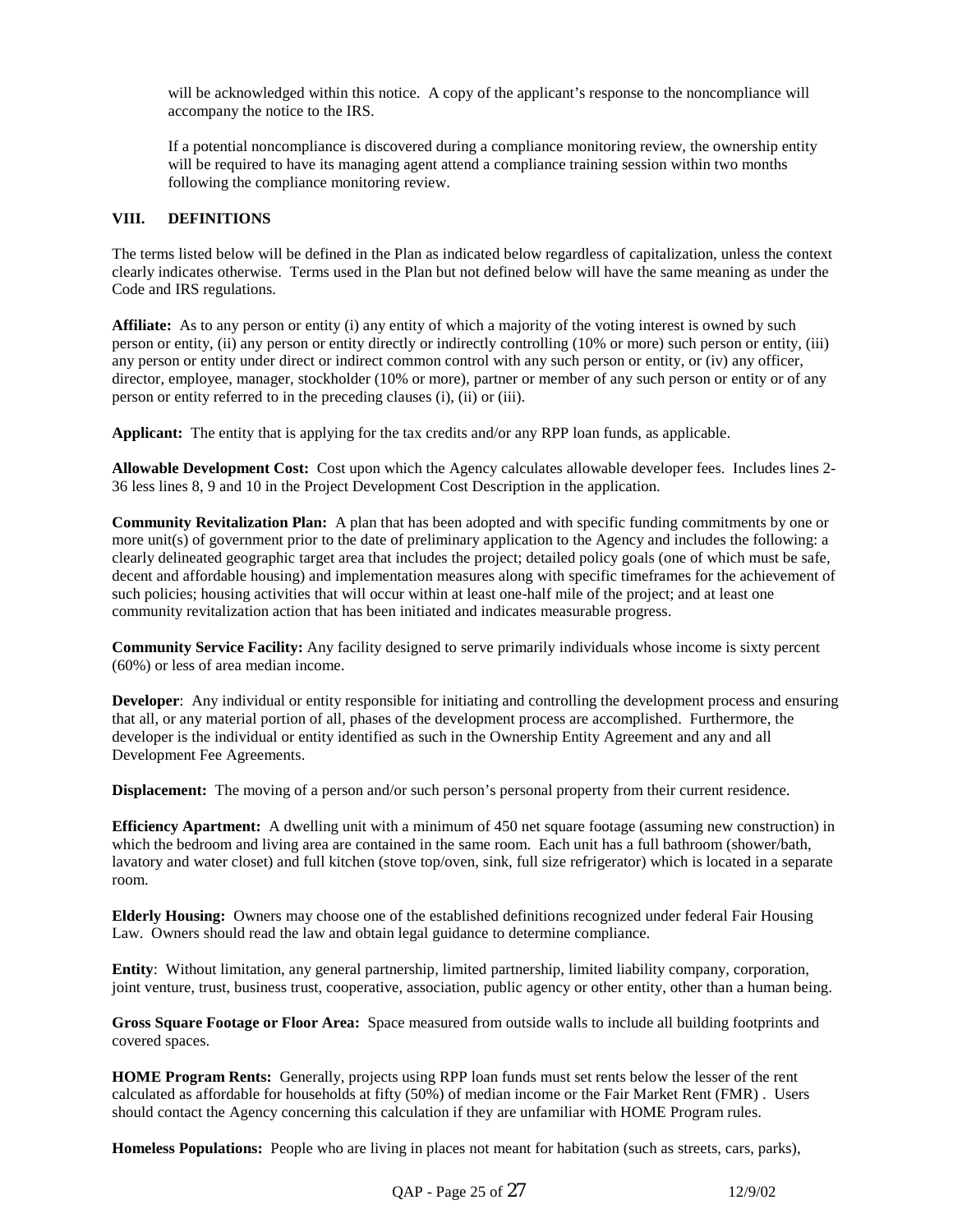emergency shelters, or in transitional or supportive housing but originally came from places not meant for habitation or emergency shelters.

**Housing Quality Standards:** Minimum physical standards established by HUD.

**Management Agent:** Individual(s) or Entity responsible for the day to day operations of the development, which may or may not be related to the Owner(s) or ownership entity.

**Material Participation**: Involvement in the development and operation of the project on a basis which is regular, continuous and substantial throughout the compliance period as defined in Code Sections 42 and 469(h) and the regulations promulgated thereunder.

**Maximum Housing Expense:** The maximum rent, utilities and any other required charges paid by the tenant calculated on a monthly basis as permitted under the Code.

**Net Square Footage:** The outside to outside measurements of all finished areas that are heated and cooled (conditioned). Examples include hallways, community and office buildings, dwelling units, meeting rooms, sitting areas, recreation rooms, game rooms, etc. Breezeways, stairwells, gazebos and picnic shelters are examples of unconditioned outside structures that may not be used as net square footage.

**Noncompliance (for purposes of deducting points from an application):** An event occurring after June 30, 1993 that results in the issuance of an 8823 for any of the following: 1) Failure to maintain accurate records for each unit, 2) Failure to rent to a Section 8 voucher or certificate holder, 3) Rents for the development are not properly restricted, 4) The development has transient occupancy, 5) Any unit for which low-income housing tax credits were allocated is not available to the general public, 6) There are ineligible tenants found to be occupying qualifying units, 7) Failure of the development to maintain minimum housing quality standards, or 8) Failure to re-certify lowincome tenants on an annual basis.

**One Bedroom Apartment:** A dwelling unit of at least 600 net square feet (assuming new construction), meeting state and local building code requirements, containing at least four separate rooms including a living/dining room, full kitchen, a bedroom and full bathroom.

**Owner(s):** Person(s) or entity(ies) that own an equity interest in the Ownership Entity.

**Ownership Entity**: The ownership entity to which tax credits and/or any RPP loan funds will be awarded.

**Ownership Entity Agreement:** A written, legally binding agreement describing the rights, duties and obligations of owners in the ownership entity.

**Paint to Paint Square Footage:** Interior heated rental dwelling space (does not include community room space).

**Person**: Any individual or Entity, and the heirs, executors, administrators, legal representatives, successors and assigns of such Person where the context so requires.

**Person with a Disability**: An adult who has a permanent physical or mental impairment which substantially limits one or more major life activities as further defined in North Carolina's Persons with Disabilities Protection Act (N.C.G.S. § 168A-3 (7a))

**Principal:** Principal includes (1) all such persons or entities who directly or indirectly earn a portion of the development fee for development services with respect to a project and/or earn any compensation for development services rendered to such project, which compensation is funded directly or indirectly from the development fee of such project, and such amount earned exceeds the **lesser of twenty-five percent (25%)** of the development fee for such project or **\$100,000**, and (2) all affiliates of such persons or entities in clause (1) who directly or indirectly earn a portion of the development fee for development services with respect to any project in the current year and/or earn any compensation for development services rendered to any project in the current year, which compensation is funded directly or indirectly from the development fee of any such project, and such amount earned exceeds the **lesser of twenty-five percent 25%** of the development fee for such project or **\$100,000**.

**Qualified Census Tract:** Any census tract which is so designated by HUD.